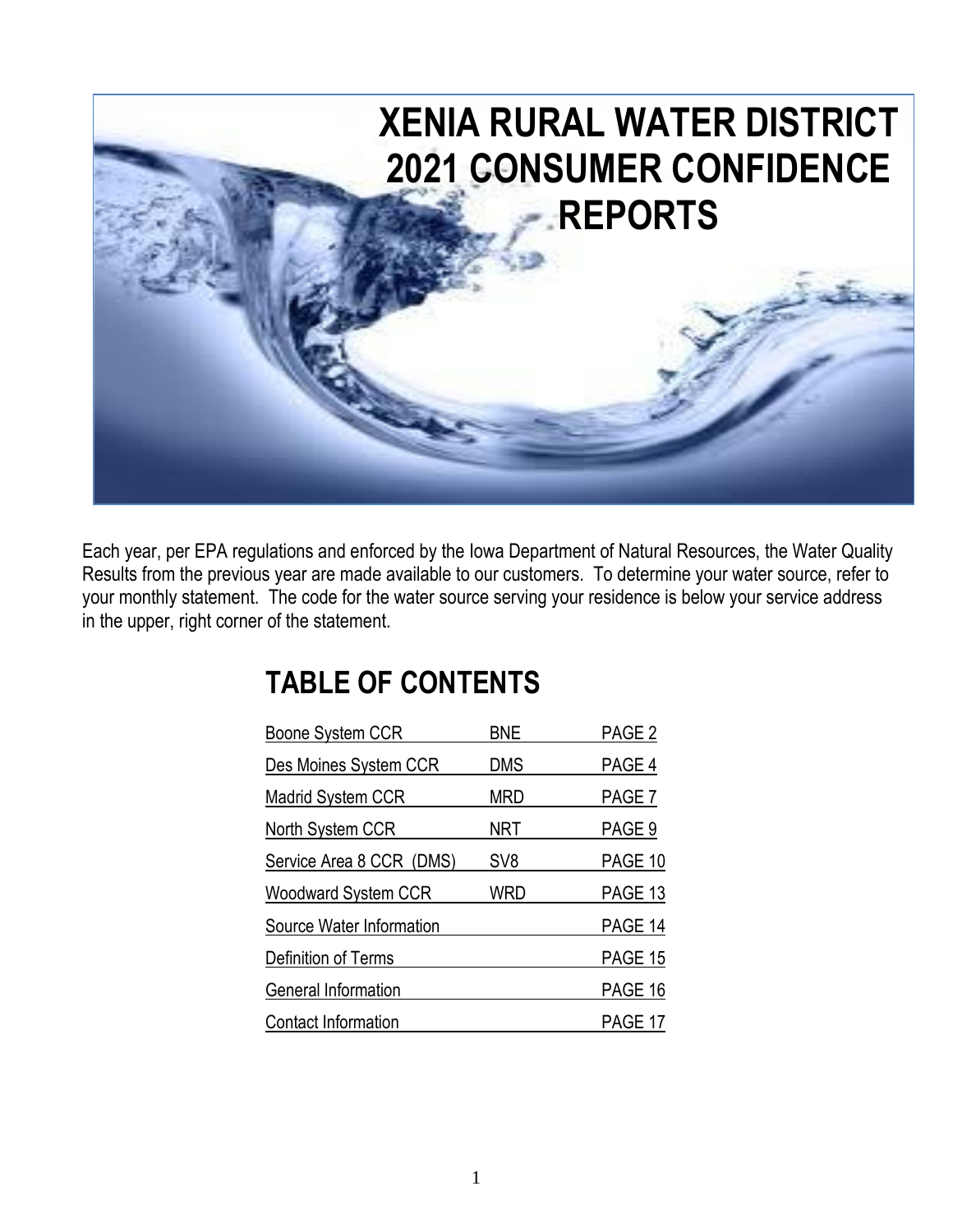# **2021 WATER QUALITY REPORT FOR Xenia Rural Water District – Boone System**

This report contains important information regarding the water quality in our water system. All water provided by Xenia Rural Water District in this system is purchased from Boone Water Works. The source of Boone's water is groundwater and groundwater under the influence of surface water. Our water quality testing shows the following results:

| Xenia Rural Water Districts Water Quality Results:                          |                        |                         |                                                |                               |                                                                          |                  |                                                                                                                                    |  |  |  |
|-----------------------------------------------------------------------------|------------------------|-------------------------|------------------------------------------------|-------------------------------|--------------------------------------------------------------------------|------------------|------------------------------------------------------------------------------------------------------------------------------------|--|--|--|
| <b>CONTAMINANT</b>                                                          | <b>MCLG</b>            | <b>MCL</b>              | <b>DETECTED</b><br><b>LEVEL</b>                | <b>DATE</b><br><b>SAMPLED</b> | <b>RANGE OF</b><br><b>DETECTION</b>                                      | <b>VIOLATION</b> | <b>SOURCE</b>                                                                                                                      |  |  |  |
| Lead (ppb)                                                                  | 0                      | $AL=15$                 | 1.90<br>90 <sup>th</sup>                       | 2019                          | $0 - 6$                                                                  | No               | Corrosion of household plumbing<br>systems; erosion of natural<br>deposits                                                         |  |  |  |
| Chlorine (ppm)<br>Boone (east) 950                                          | <b>MRDLG</b><br>$=4.0$ | $MRDL=4.0$              | 2.4                                            | 2021<br>RAA                   | $-3.1$<br>1.0                                                            | No               | Water additive used to<br>control microbes                                                                                         |  |  |  |
| Chlorine (ppm)<br>Boone (west) 952                                          | <b>MRDLG</b><br>$=4.0$ | $MRDL=4.0$              | 1.2                                            | 2021<br>RAA                   | $0.82 - 1.36$                                                            | No               | Water additive used to<br>control microbes                                                                                         |  |  |  |
| Copper (ppm)                                                                | 1.3                    | $AL=1.3$                | 0.0126<br>90th                                 | 2019                          | $0.0 - 2.250$<br>1 sample exceeded<br>AL                                 | No               | Corrosion of household<br>plumbing systems; Erosion<br>of natural deposits                                                         |  |  |  |
| TTHM (ppb)<br>[Total trihalomethanes]<br>Boone Distribution (east)<br>950   | N/A                    | 80                      | 76.7<br><b>LRAA</b>                            | 11/17/2021                    | <b>NA</b>                                                                | <b>No</b>        | By-products of drinking water<br>disinfection                                                                                      |  |  |  |
| <b>Haloacetic Acids</b><br>(HAA5) (ppb)<br>Boone Distribution (east)<br>950 | N/A                    | 60                      | 27.0<br><b>LRAA</b>                            | 11/17/2021                    | <b>NA</b>                                                                | No               | By-products of drinking<br>water disinfection                                                                                      |  |  |  |
| TTHM (ppb)<br>[Total trihalomethanes]<br>Boone Distribution (west)<br>952   | N/A                    | 80                      | 59.3<br><b>LRAA</b>                            | 11/17/2021                    | <b>NA</b>                                                                | <b>No</b>        | By-products of drinking water<br>disinfection                                                                                      |  |  |  |
| <b>Haloacetic Acids</b><br>(HAA5) (ppb)<br>Boone Distribution (west)<br>952 | N/A                    | 60                      | 25.5<br><b>LRAA</b>                            | 11/17/2021                    | <b>NA</b>                                                                | <b>No</b>        | By-products of drinking<br>water disinfection                                                                                      |  |  |  |
|                                                                             |                        |                         |                                                |                               | Water Quality Results Provided by Boone Waterworks (Supply ID ia0819033) |                  |                                                                                                                                    |  |  |  |
| <b>CONTAMINANT</b>                                                          | <b>MCLG</b>            | <b>MCL</b>              | <b>DETECTED</b><br>LEVEL                       | <b>DATE</b><br><b>SAMPLED</b> | <b>RANGE OF</b><br><b>DETECTION</b>                                      | <b>VIOLATION</b> | <b>SOURCE</b>                                                                                                                      |  |  |  |
| Turbidity (NTU)                                                             | N/A                    | $\overline{\mathsf{H}}$ | 0.06<br>100% of<br>samples met<br>requirements | 2021                          | $0.01 - 0.06$                                                            | <b>No</b>        | Soil runoff                                                                                                                        |  |  |  |
| Fluoride (ppm)                                                              | 4                      | 4                       | 0.89                                           | 2021                          | $0.33 - 0.89$                                                            | N <sub>o</sub>   | Water additive which promotes<br>strong teeth; Erosion of natural<br>deposits; Discharge from<br>fertilizer and aluminum factories |  |  |  |
| TTHM (ppb)<br>[Total trihalomethanes]                                       | N/A                    | 80                      | 65<br><b>LRAA</b>                              | 2021                          | $50 - 84$                                                                | <b>No</b>        | By-products of drinking water<br>disinfection                                                                                      |  |  |  |
| Haloacetic Acids<br>$(HAA5)$ (ppb)                                          | N/A                    | 60                      | 15<br><b>LRAA</b>                              | 2020                          | $8 - 20$                                                                 | No               | By-products of drinking<br>water disinfection                                                                                      |  |  |  |
| Chlorine (ppm)                                                              | <b>MRDLG</b><br>$=4.0$ | $MRDL=4.0$              | 1.4                                            | 2021<br>RAA                   | $0.57 - 2.1$                                                             | No               | Water additive used to<br>control microbes                                                                                         |  |  |  |
| Nitrate [as N] (ppm)                                                        | 10                     | 10                      | 1.8                                            | 2021                          | $ND - 1.8$                                                               | <b>No</b>        | Runoff from fertilizer use;<br>Leaching from septic tanks,<br>sewage; Erosion of natural<br>deposits                               |  |  |  |
| Dalapon (ppb)                                                               | 200                    | 200                     | 0.60                                           | 10/04/2021                    | N/A                                                                      | No               | Runoff from herbicide used on<br>rights of way                                                                                     |  |  |  |
| Sodium (ppm)                                                                | N/A                    | N/A                     | $\overline{28}$                                | 7/12/2021                     | N/A                                                                      | No               | Erosion of natural deposits;<br>Added to water during treatment<br>process                                                         |  |  |  |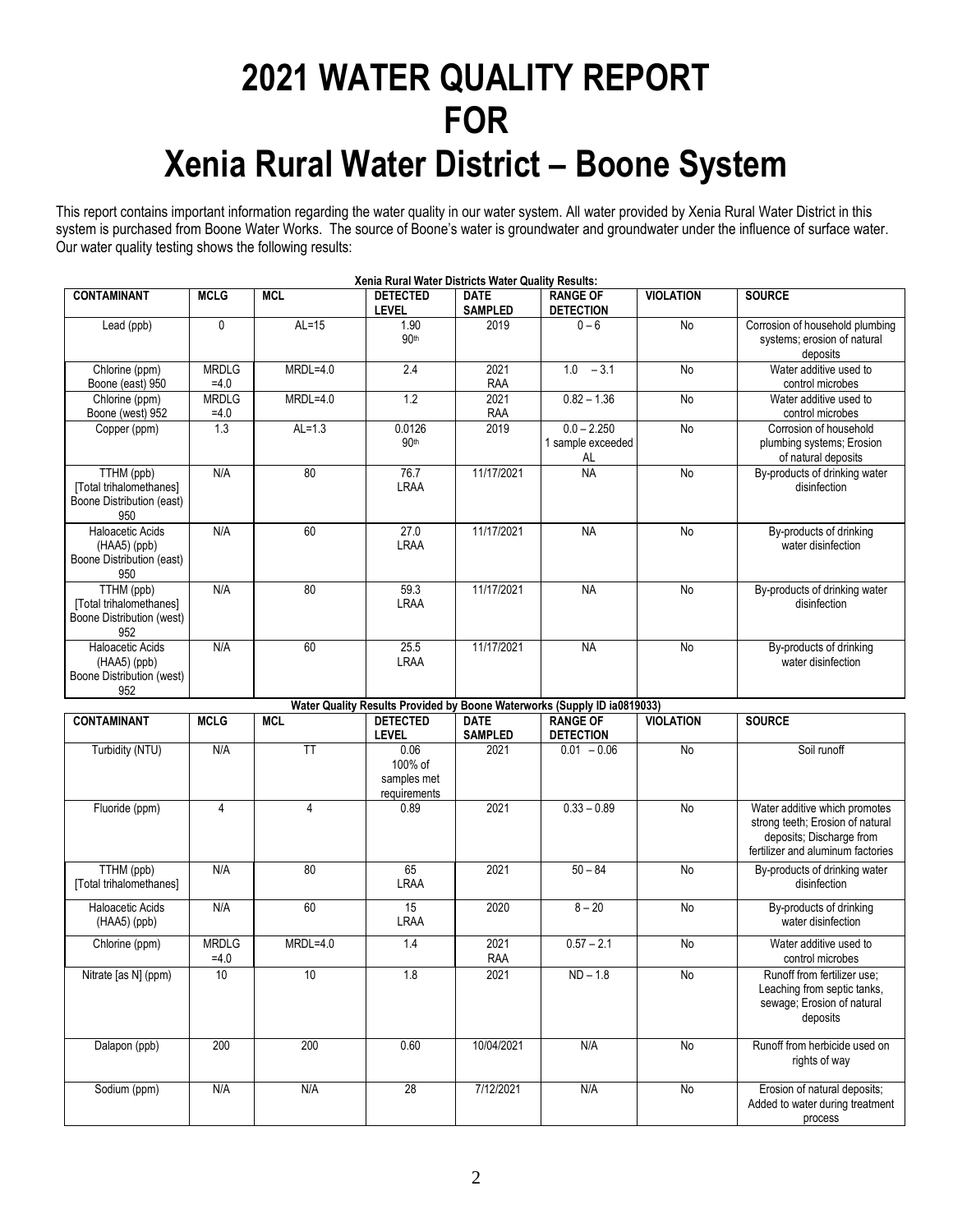| N/A<br>---<br><b>Total Organic</b><br>(TOC)<br>Carbon<br>(ppm) | . .<br>Range<br>Removal<br>$\sim$<br>. .<br>. טר | 2021 | -<br>Removal<br>Required | N0 | Naturally present in the<br>environment |
|----------------------------------------------------------------|--------------------------------------------------|------|--------------------------|----|-----------------------------------------|
|----------------------------------------------------------------|--------------------------------------------------|------|--------------------------|----|-----------------------------------------|

Note: Contaminants with dates indicate results from the most recent testing done in accordance with regulations.

#### **SOURCE WATER ASSESSMENT INFORMATION**

This water supply obtains some or all of its water from another public water supply. It is a consecutive water supply, where an originating parent supply provides drinking water to one or more downstream supplies.

| Original Supply ID | <b>Original Supply Name</b> |
|--------------------|-----------------------------|
| IA0819033          | Boone Water Works           |

This water supply obtains water from one or more surface waters. Surface water sources are susceptible to sources of contamination within the drainage basin.

| Surface Water Name | Susceptibility |
|--------------------|----------------|
| Des Moines river   | High           |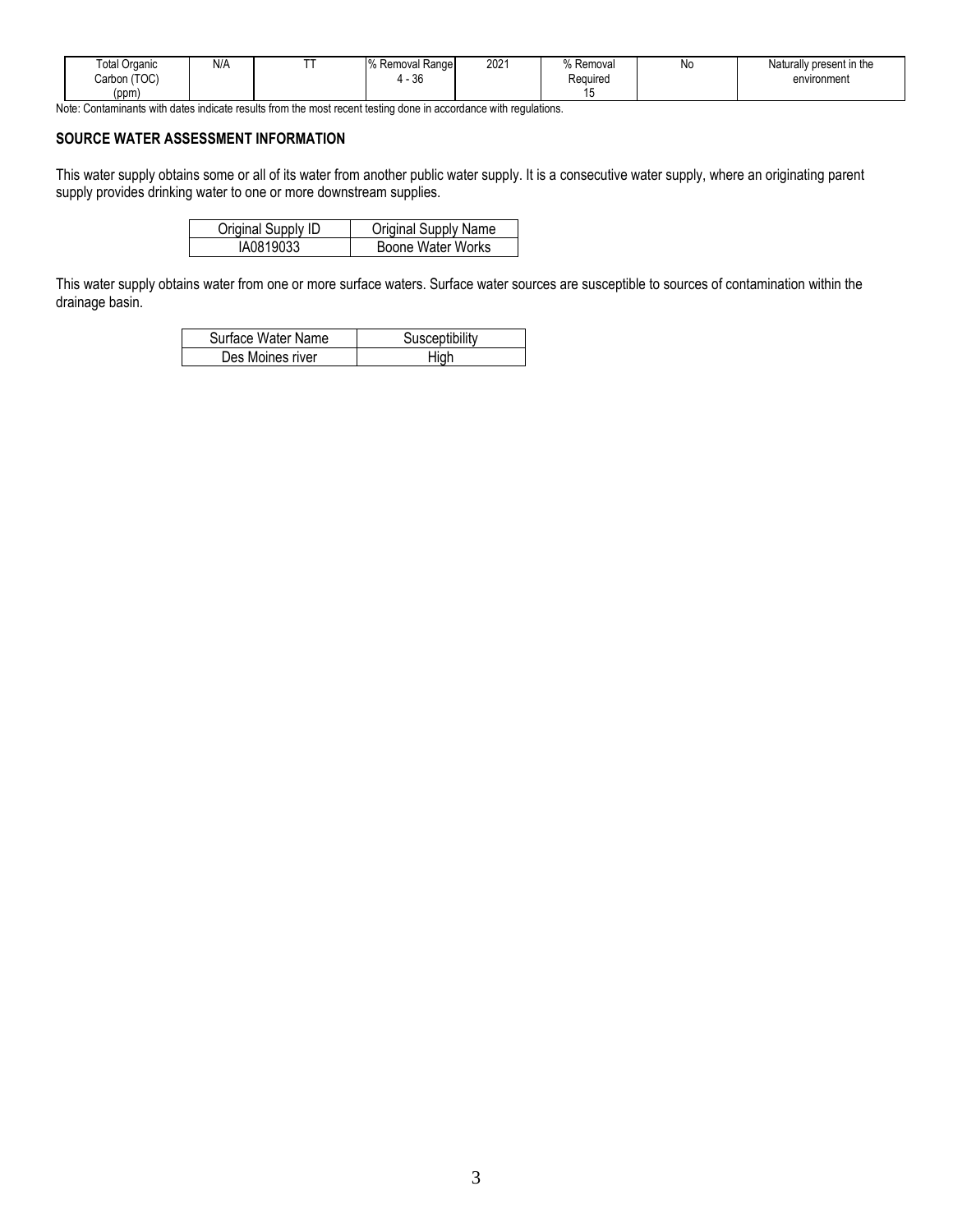## **2021 WATER QUALITY REPORT FOR Xenia Rural Water District – Des Moines System**

This report contains important information regarding the water quality in this water system. All of the water for this system is purchased from Des Moines Water Works and their source is surface water. Our water quality testing shows the following results:

| Xenia Rural Water Districts Water Quality Results: |                        |            |                                 |                               |                                     |                  |                                                                            |  |  |  |
|----------------------------------------------------|------------------------|------------|---------------------------------|-------------------------------|-------------------------------------|------------------|----------------------------------------------------------------------------|--|--|--|
| <b>CONTAMINANT</b>                                 | <b>MCLG</b>            | <b>MCL</b> | <b>DETECTED</b><br><b>LEVEL</b> | <b>DATE</b><br><b>SAMPLED</b> | <b>RANGE OF</b><br><b>DETECTION</b> | <b>VIOLATION</b> | <b>SOURCE</b>                                                              |  |  |  |
| Lead (ppb)                                         |                        | $AL=15$    | 1.50<br>90 <sup>th</sup>        | 2020                          | $0 - 2$                             | No               | Corrosion of household<br>plumbing systems; erosion of<br>natural deposits |  |  |  |
| Chlorine (ppm)                                     | <b>MRDLG</b><br>$=4.0$ | $MRDL=4.0$ | 2.6                             | RAA                           | $1.6 - 3.8$                         | No               | Water additive used to<br>control microbes                                 |  |  |  |
| Copper (ppm)                                       | 1.3                    | $AL=1.3$   | 0.0118<br>90 <sup>th</sup>      | 2020                          | $0 - 0.0244$                        | No               | Corrosion of household<br>plumbing systems; Erosion<br>of natural deposits |  |  |  |
| TTHM (ppb)<br>[Total trihalomethanes]              | N/A                    | 80         | 58<br>LRAA                      | 9/30/2021                     | $58 - 58$                           | No               | By-products of drinking water<br>disinfection                              |  |  |  |
| Haloacetic Acids<br>$(HAA5)$ (ppb)                 | N/A                    | 60         | 25<br>LRAA                      | 9/30/2021                     | $25 - 25$                           | No               | By-products of drinking<br>water disinfection                              |  |  |  |

#### **PURCHASED WATER INFORMATION**

Our water system purchases water from the systems below. Their water quality is as follows:

| 7727031 - DES MOINES WATER WORKS         |                 |                        |                                 |           |                          |                |                                                                                                                                       |
|------------------------------------------|-----------------|------------------------|---------------------------------|-----------|--------------------------|----------------|---------------------------------------------------------------------------------------------------------------------------------------|
| 03 - MCMULLEN AFTER TREATMENT            |                 |                        |                                 |           |                          |                |                                                                                                                                       |
| Fluoride (ppm)                           | 4               | 4                      | 0.72                            | 4/05/2021 | $0.15 - 0.93$            | No             | Water additive which promotes<br>strong teeth: Erosion of natural<br>deposits: Discharge from<br>fertilizer and aluminum<br>factories |
| Sodium (ppm)                             | <b>NA</b>       | <b>NA</b>              | 18.27                           | 4/05/2021 | $15.6 - 38.7$            | No             | Erosion of natural deposits;<br>added to water during<br>treatment process                                                            |
| <b>Total Organic</b><br>Carbon (TOC)     | N/A             | $\overline{\text{TT}}$ | Annual removal<br>ratio<br>2.46 | 2021      | Minimum<br>removal ratio | <b>No</b>      | Naturally present in the<br>environment                                                                                               |
| Nitrate [as N] (ppm)                     | 10              | 10                     | 2.20                            | 2021      | $0.06 - 2.67$            | <b>No</b>      | Runoff from fertilizer use;<br>Leaching from septic tanks,<br>sewage; Erosion of natural<br>deposits                                  |
| Turbidity (NTU)                          | <b>NA</b>       | <b>NA</b>              | 0.19                            | 2021      | $0.02 - 0.19$            | $\overline{N}$ | Soil runoff                                                                                                                           |
| 04 - RACCOON, DES MOINES & GALLERY FLEUR |                 |                        |                                 |           |                          |                |                                                                                                                                       |
| Fluoride (ppm)                           | 4               | 4                      | 0.73                            | 4/05/2021 | $0.14 - 0.83$            | No             | Water additive which promotes<br>strong teeth: Erosion of natural<br>deposits: Discharge from<br>fertilizer and aluminum<br>factories |
| Sodium (ppm)                             | <b>NA</b>       | <b>NA</b>              | 22.96                           | 4/05/2021 | $17.7 - 86.0$            | No             | Erosion of natural deposits;<br>added to water during<br>treatment process                                                            |
| <b>Total Organic</b><br>Carbon (TOC)     | N/A             | <b>TT</b>              | 3.58                            | 2021      | Minimum<br>removal ratio | <b>No</b>      | Naturally present in the<br>environment                                                                                               |
| Nitrate [as N] (ppm)                     | 10              | 10                     | 3.40                            | 2020      | $0 - 3.40$               | $\overline{N}$ | Runoff from fertilizer use;<br>Leaching from septic tanks,<br>sewage; Erosion of natural<br>deposits                                  |
| $Cis-1.2$<br>Dichloroethlene<br>(ppb)    | $\overline{70}$ | $\overline{70}$        | 0.6                             | 2021      | $0 - 0.6$                | <b>No</b>      | Discharge from industrial<br>chemical factories                                                                                       |
| Turbidity (NTU)                          | <b>NA</b>       | <b>NA</b>              | 0.13                            | 2021      | $0 - 0.13$               | $\overline{N}$ | Soil runoff                                                                                                                           |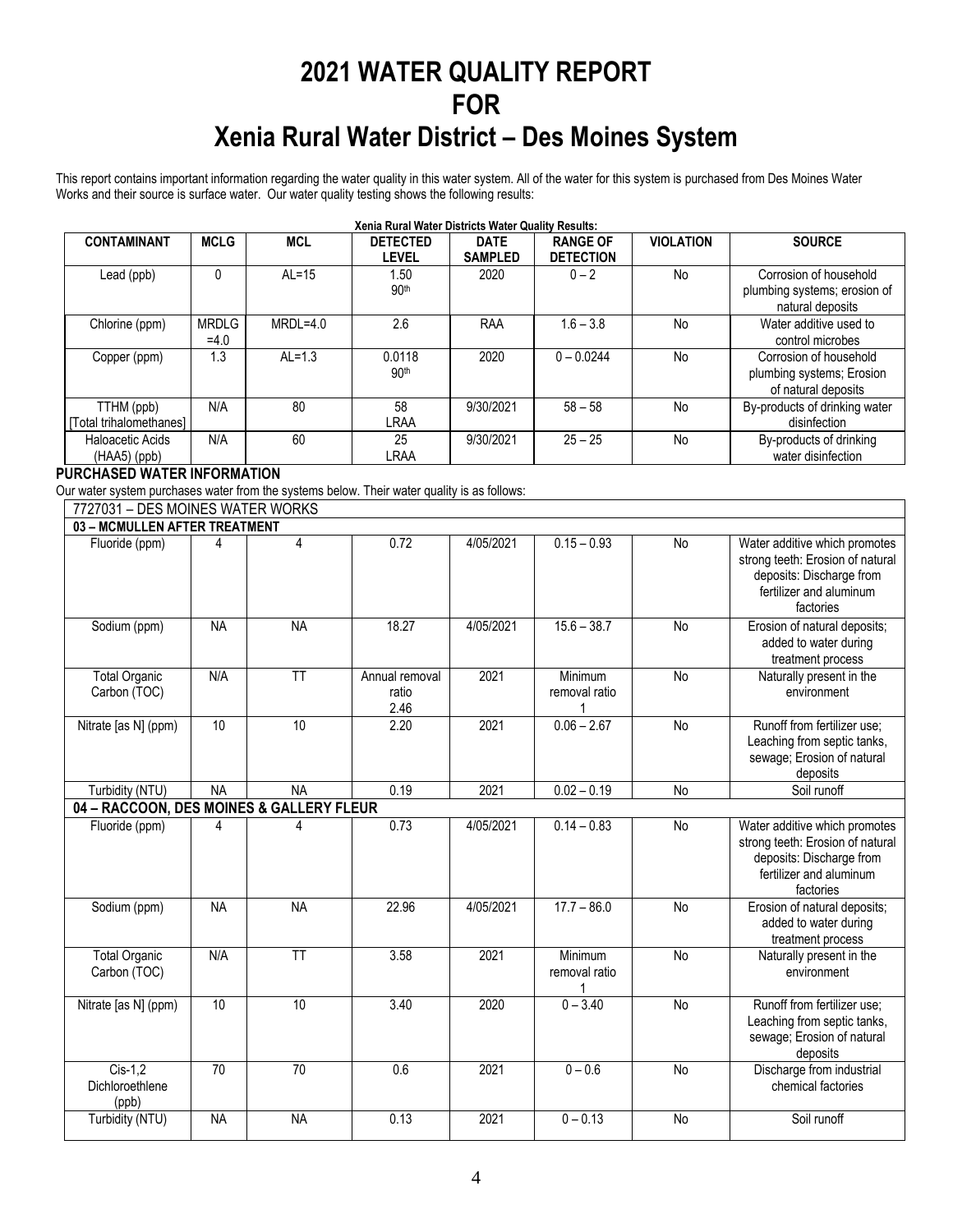| Atrazine (ppb) |  | ັບ. . | 7/09/2019 | ΝA<br>- 11 | N0 | Runoff from herbicide used on |
|----------------|--|-------|-----------|------------|----|-------------------------------|
|                |  |       |           |            |    | row crops                     |

| <b>CONTAMINANT</b>                      | <b>MCLG</b>    | <b>MCL</b>              | <b>DETECTED</b><br><b>LEVEL</b> | <b>DATE</b><br><b>SAMPLED</b> | <b>RANGE OF</b><br><b>DETECTION</b> | <b>VIOLATION</b> | <b>SOURCE</b>                                                                                                                         |
|-----------------------------------------|----------------|-------------------------|---------------------------------|-------------------------------|-------------------------------------|------------------|---------------------------------------------------------------------------------------------------------------------------------------|
| 05 - LP MOON ASR S/EP AFTER TREATMENT   |                |                         |                                 |                               |                                     |                  |                                                                                                                                       |
| Sodium (ppm)                            | <b>NA</b>      | <b>NA</b>               | 35.84                           | 7/06/2021                     | $20.98 - 83.2$                      | No               | Erosion of natural deposits;<br>added to water during<br>treatment process                                                            |
| Arsenic (ppb)                           | $\mathbf 0$    | 10                      | <b>ND</b>                       | 2021                          | 0                                   | <b>No</b>        | Erosion of natural deposits;<br>Runoff from orchards; Runoff<br>from glass and electronic<br>production wastes                        |
| Fluoride (ppm)                          | 4              | 4                       | 0.79                            | 2021                          | $0.57 - 1.54$                       | No               | Water additive which promotes<br>strong teeth; Erosion of natural<br>deposits; Discharge from<br>fertilizer and aluminum<br>factories |
| Nitrate [as N] (ppm)                    | 10             | 10                      | 1.72                            | 2021                          | $1.36 - 1.80$                       | No               | Runoff from fertilizer use;<br>Leaching from septic tanks,<br>sewage; Erosion of natural<br>deposits                                  |
| Gross Alpha, inc<br>(pCi/L)             | $\pmb{0}$      | 15                      | <b>ND</b>                       | 2021                          | <b>NA</b>                           | No               | Erosion of natural deposits                                                                                                           |
| Atrazine (ppb)                          | $\overline{3}$ | 3                       | <b>ND</b>                       | 2021                          | <b>NA</b>                           | No               | Runoff from herbicide used on<br>row crops                                                                                            |
| 06 - MCMULLEN ASR S/EP                  |                |                         |                                 |                               |                                     |                  |                                                                                                                                       |
| Sodium (ppm)                            | <b>NA</b>      | <b>NA</b>               | 19.5                            | 2021                          | $15.6 - 38.7$                       | <b>No</b>        | Erosion of natural deposits;<br>added to water during<br>treatment process                                                            |
| Fluoride (ppm)                          | $\overline{4}$ | 4                       | 0.86                            | 2021                          | $0.25 - 0.93$                       | No               | Water additive which promotes<br>strong teeth; Erosion of natural<br>deposits; Discharge from<br>fertilizer and aluminum<br>factories |
| Arsenic (ppb)                           | $\mathbf 0$    | 10                      | 1.0                             | 2021                          | $0 - 1.0$                           | No               | Erosion of natural deposits;<br>Runoff from orchards; Runoff<br>from glass and electronic<br>production wastes                        |
| Nitrate [as N] (ppm)                    | 10             | 10                      | 1.88                            | 2021                          | $0.14 - 1.88$                       | No               | Runoff from fertilizer use;<br>Leaching from septic tanks,<br>sewage; Erosion of natural<br>deposits                                  |
| 07 - SAYLORVILLE S/EP (AFTER TREATMENT) |                |                         |                                 |                               |                                     |                  |                                                                                                                                       |
| Fluoride (ppm)                          | 4              | 4                       | 0.69                            | 2021                          | $0.05 - 0.76$                       | No               | Water additive which promotes<br>strong teeth: Erosion of natural<br>deposits: Discharge from<br>fertilizer and aluminum<br>factories |
| Barium (ppm)                            | $\overline{2}$ | $\overline{2}$          | 0.07                            | 2020                          | <b>NA</b>                           | No               | Discharge from drilling wastes;<br>Discharge from metal<br>refineries; Erosion of natural<br>deposits                                 |
| Sodium (ppm)                            | <b>NA</b>      | <b>NA</b>               | 18.9                            | 2021                          | $16.5 - 22.3$                       | No               | Erosion of natural deposits;<br>added to water during<br>treatment process                                                            |
| Nitrate [as N] (ppm)                    | 10             | 10                      | 0.09                            | 2021                          | $ND - 0.54$                         | <b>No</b>        | Runoff from fertilizer use;<br>Leaching from septic tanks,<br>sewage; Erosion of natural<br>deposits                                  |
| <b>Total Organic</b><br>Carbon (TOC)    | N/A            | $\overline{\mathsf{T}}$ | Annual removal<br>ratio<br>3.58 | 2021                          | Minimum<br>removal ratio            | No               | Naturally present in the<br>environment                                                                                               |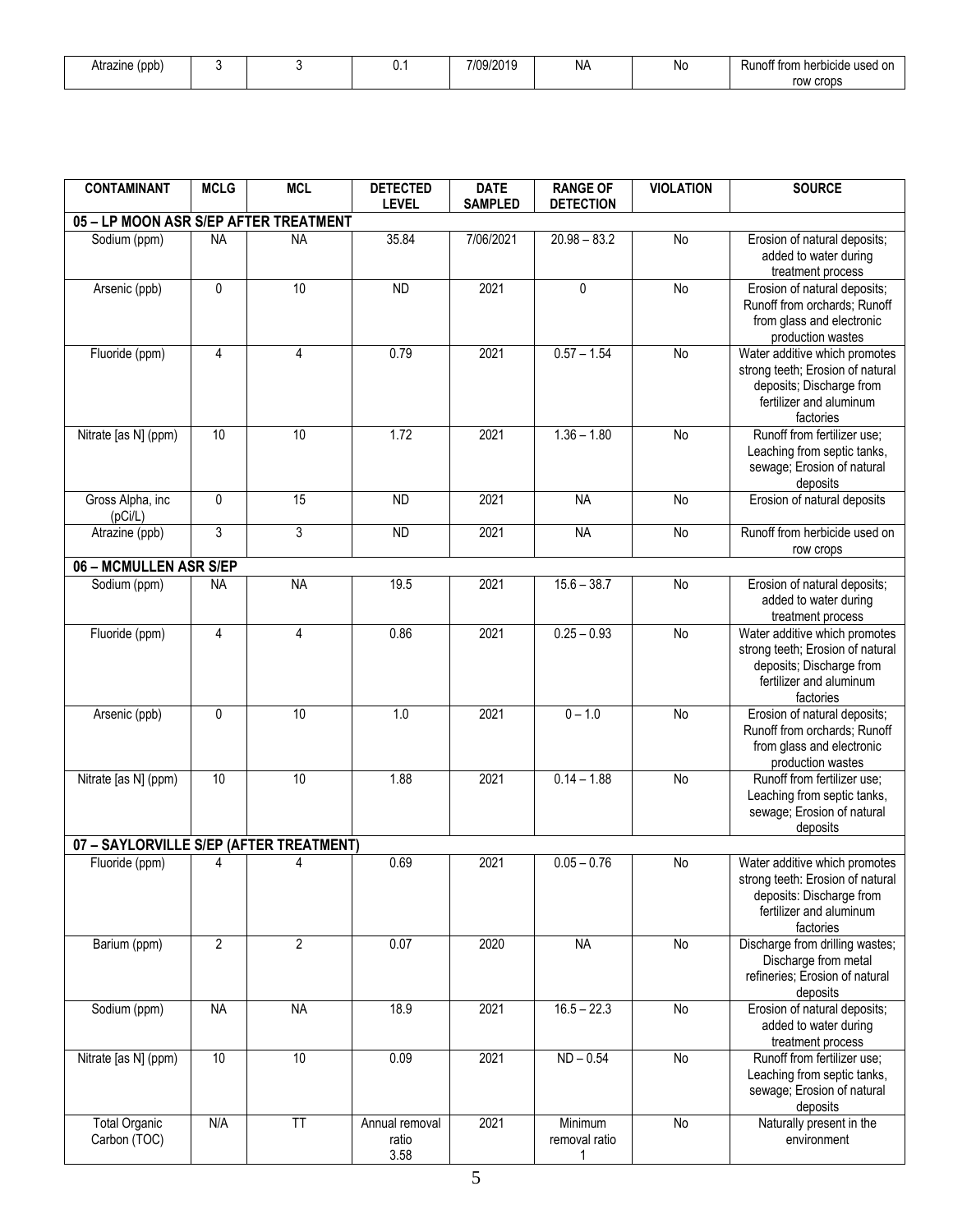| Turbidity (NTU)                      | <b>NA</b>   | <b>NA</b>  | 0.22                            | 2021                          | $0.02 - 0.22$                       | No               | Soil runoff                                                                                          |  |  |  |  |  |
|--------------------------------------|-------------|------------|---------------------------------|-------------------------------|-------------------------------------|------------------|------------------------------------------------------------------------------------------------------|--|--|--|--|--|
| <b>CONTAMINANT</b>                   | <b>MCLG</b> | <b>MCL</b> | <b>DETECTED</b><br><b>LEVEL</b> | <b>DATE</b><br><b>SAMPLED</b> | <b>RANGE OF</b><br><b>DETECTION</b> | <b>VIOLATION</b> | <b>SOURCE</b>                                                                                        |  |  |  |  |  |
| 08 - ARMY POST ASR (AFTER TREATMENT) |             |            |                                 |                               |                                     |                  |                                                                                                      |  |  |  |  |  |
| Gross Alpha, inc.<br>(pCi/L)         |             | 15         | 9.2                             | 2021                          | <b>NA</b>                           | No               | Erosion of natural deposits                                                                          |  |  |  |  |  |
| Combined Radium<br>(pCi/L)           | $\Omega$    | 5          | 1.5                             | 2021                          | <b>NA</b>                           | No               | Erosion of natural deposits                                                                          |  |  |  |  |  |
| Uranium (ppb)                        | $\Omega$    | 30         | 1.9                             | 10/08/2018                    | <b>NA</b>                           | No               | Erosion of natural deposits                                                                          |  |  |  |  |  |
| Sodium (ppb)                         | <b>NA</b>   | <b>NA</b>  | 40.64                           | 2021                          | $28.0 - 74.8$                       | No               | Erosion of natural deposits;<br>Added to water during<br>treatment process                           |  |  |  |  |  |
| Nitrate [as N] (ppm)                 | 10          | 10         | 1.77                            | 2021                          | $1.06 - 1.77$                       | No               | Runoff from fertilizer use:<br>Leaching from septic tanks,<br>sewage; Erosion of natural<br>deposits |  |  |  |  |  |

Note: Contaminants with dates indicate results from the most recent testing done in accordance with regulations.

#### **SOURCE WATER ASSESSMENT INFORMATION**

This water supply obtains some or all of its water from another public water supply. It is a consecutive water supply, where an originating parent supply provides drinking water to one or more downstream supplies.

| <b>Original Supply ID</b> | <b>Original Supply Name</b> |
|---------------------------|-----------------------------|
| IA7727031                 | Des Moines Water Works      |

#### **ADDITIONAL HEALTH INFORMATION**

While your drinking water meets EPA's standard for arsenic, it does contain low levels of arsenic. EPA's standard balances the current understanding of arsenic's possible health effects against the costs of removing arsenic from drinking water. EPA continues to research the health effects of low levels of arsenic, which is a mineral known to cause cancer in humans at high concentrations and is linked to other health effects such as skin damage and circulatory problems.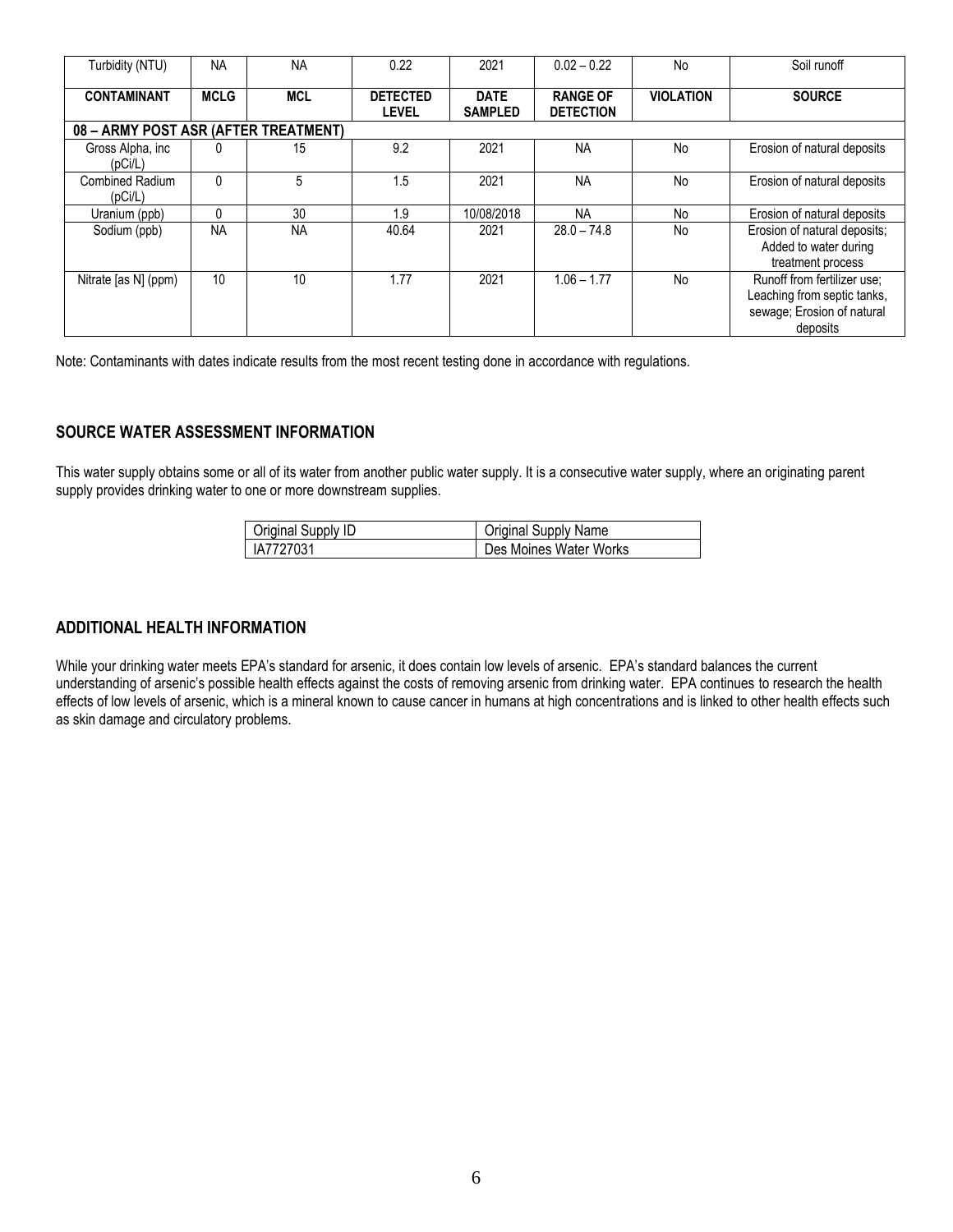## **2021 WATER QUALITY REPORT FOR Xenia Rural Water District – Madrid System**

This report contains important information regarding the water quality in our water system. All water for this system is purchased from the Madrid Water Department and the source of this water is groundwater under the influence of surface water. Our water quality testing shows the following results: **Xenia Rural Water District Water Quality Results**

|                                          |                        |                | Xenia Rural Water District Water Quality Results                              |                               |                                     |                  |                                                                                                                                       |
|------------------------------------------|------------------------|----------------|-------------------------------------------------------------------------------|-------------------------------|-------------------------------------|------------------|---------------------------------------------------------------------------------------------------------------------------------------|
| <b>CONTAMINANT</b>                       | <b>MCLG</b>            | <b>MCL</b>     | <b>DETECTED</b><br><b>LEVEL</b>                                               | <b>DATE</b><br><b>SAMPLED</b> | <b>RANGE OF</b><br><b>DETECTION</b> | <b>VIOLATION</b> | <b>SOURCE</b>                                                                                                                         |
| Lead (ppb)                               | 0                      | $AL=15$        | 1.60<br>90 <sup>th</sup>                                                      | 2019                          | $ND-2$                              | No               | Corrosion of household<br>plumbing systems; erosion<br>of natural deposits                                                            |
| Chlorine (ppm)                           | <b>MRDLG</b><br>$=4.0$ | $MRDL=4.0$     | $\overline{1.1}$                                                              | 2021<br>RAA                   | $0.44 - 1.94$                       | No               | Water additive used to<br>control microbes                                                                                            |
| Copper (ppm)                             | 1.3                    | $AL=1.3$       | 0.0136<br>90 <sup>th</sup>                                                    | 2019                          | $ND - 0.0448$                       | No               | Corrosion of household<br>plumbing systems; Erosion<br>of natural deposits                                                            |
| TTHM (ppb)<br>[Total trihalomethanes]    | N/A                    | 80             | 67<br><b>LRAA</b>                                                             | 3/31/2021                     | $53 - 84$                           | No               | By-products of drinking water<br>disinfection                                                                                         |
| Haloacetic Acids<br>(HAA5) (ppb)         | N/A                    | 60             | 27<br><b>LRAA</b>                                                             | 6/30/2021                     | $23 - 30$                           | No               | By-products of drinking<br>water disinfection                                                                                         |
|                                          |                        |                | Water Quality Results Provided by Madrid Water Department (Supply ID 0848015) |                               |                                     |                  |                                                                                                                                       |
| <b>CONTAMINANT</b>                       | <b>MCLG</b>            | <b>MCL</b>     | <b>DETECTED</b><br><b>LEVEL</b>                                               | <b>DATE</b><br><b>SAMPLED</b> | <b>RANGE OF</b><br><b>DETECTION</b> | <b>VIOLATION</b> | <b>SOURCE</b>                                                                                                                         |
| Gross Alpha, inc<br>(pCi/L)              | $\overline{0}$         | 15             | 1.7                                                                           | 5/25/2021                     | N/A                                 | $\overline{N}$   | Erosion of natural deposits                                                                                                           |
| Chromium (ppb)                           | 100                    | 100            | $\overline{2.1}$                                                              | 7/27/2021                     | N/A                                 | No               | Discharge from steel and<br>pulp mills; Erosion of<br>natural deposits                                                                |
| Selenium (ppb)                           | 50                     | 50             | $\overline{2.6}$                                                              | 7/27/2021                     | N/A                                 | No               | Discharge from petroleum<br>and metal refineries;<br>Erosion of natural deposits;<br>Discharge from mines                             |
| Barium (ppm)                             | $\overline{2}$         | $\overline{2}$ | 0.0116                                                                        | 7/27/2021                     | N/A                                 | No               | Discharge of drilling wastes;<br>Discharge from metal<br>refineries; Erosion of natural<br>deposits                                   |
| Fluoride (ppm)                           | 4                      | $\overline{4}$ | 0.6                                                                           | 7/27/2021                     | N/A                                 | No               | Water additive which<br>promotes strong teeth;<br>Erosion of natural deposits;<br>Discharge from fertilizer and<br>aluminum factories |
| Turbidity                                | N/A                    | N/A            | 0.127<br>100% Meeting<br>Requirements                                         | 2021                          | $0.06 - 0.41$                       | No               | Soil runoff                                                                                                                           |
| Sodium (ppm)                             | N/A                    | N/A            | 17.4                                                                          | 7/27/2021                     | N/A                                 | No               | Erosion of natural deposits;<br>Added to water during<br>treatment process                                                            |
| Total Organic<br>Carbon (TOC)            | N/A                    | <b>TT</b>      | 15%                                                                           | 2021                          | 23% - 43%                           | No               | Naturally present in the<br>environment                                                                                               |
| Nitrate<br>[as N] (ppm)                  | 10                     | 10             | 0.6                                                                           | 2021                          | <b>NA</b>                           | $\overline{N}$   | Runoff from fertilizer use;<br>Leaching from septic tanks,<br>sewage; Erosion of natural<br>deposits                                  |
| $Di(2-$<br>ethylhexyl)phthalate<br>(ppb) | 0                      | 6              | 1.30                                                                          | 2019                          | <b>NA</b>                           | $\mathsf{No}$    | Discharge from rubber and<br>chemical factories                                                                                       |

Note: Contaminants with dates indicate results from the most recent testing done in accordance with regulations.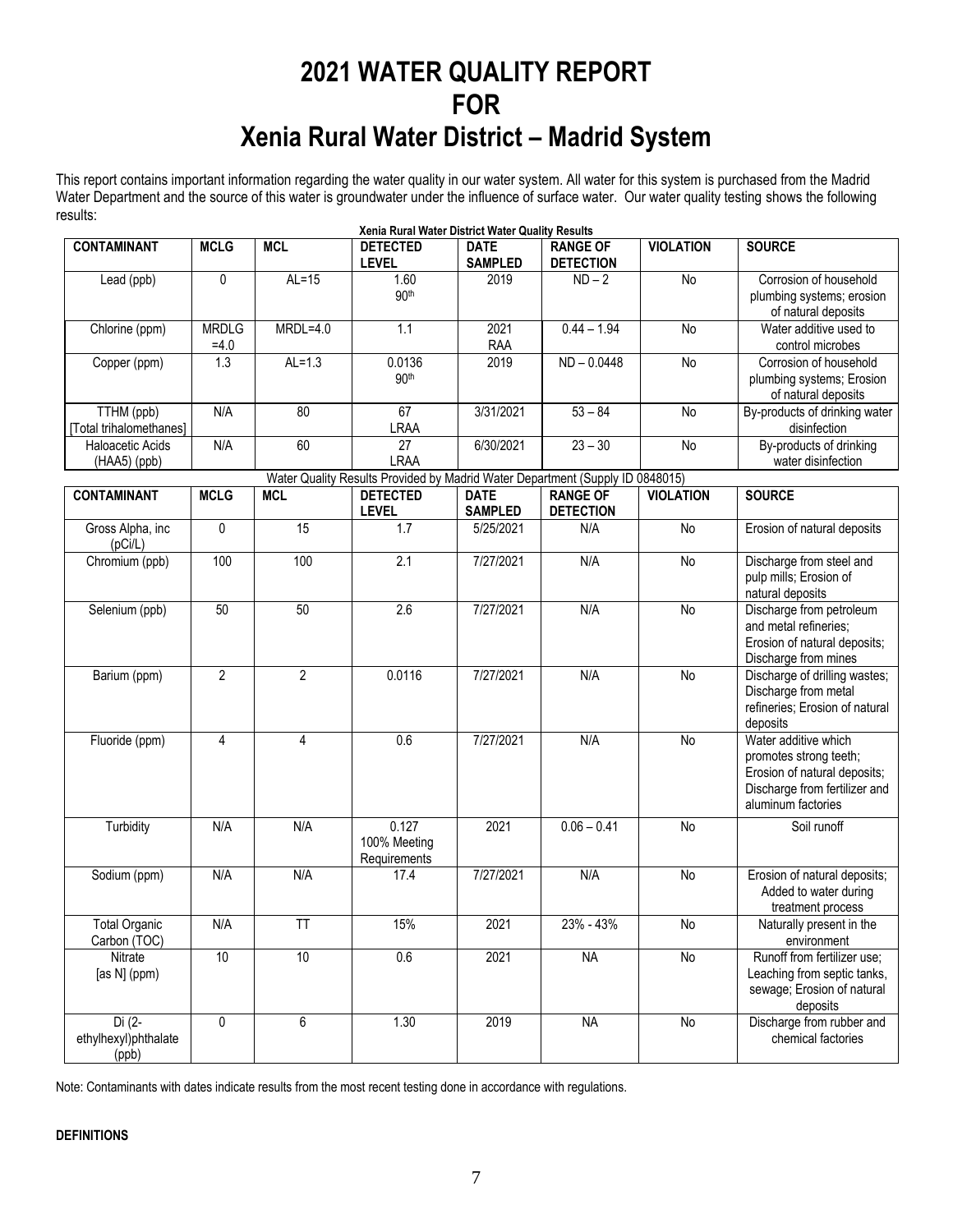#### **SOURCE WATER ASSESSMENT INFORMATION**

This water supply obtains some or all of its water from another public water supply. It is a consecutive water supply, where an originating parent supply provides drinking water to one or more downstream supplies.

| Original Supply ID | <b>Original Supply Name</b>    |
|--------------------|--------------------------------|
| IA0848015          | <b>Madrid Water Department</b> |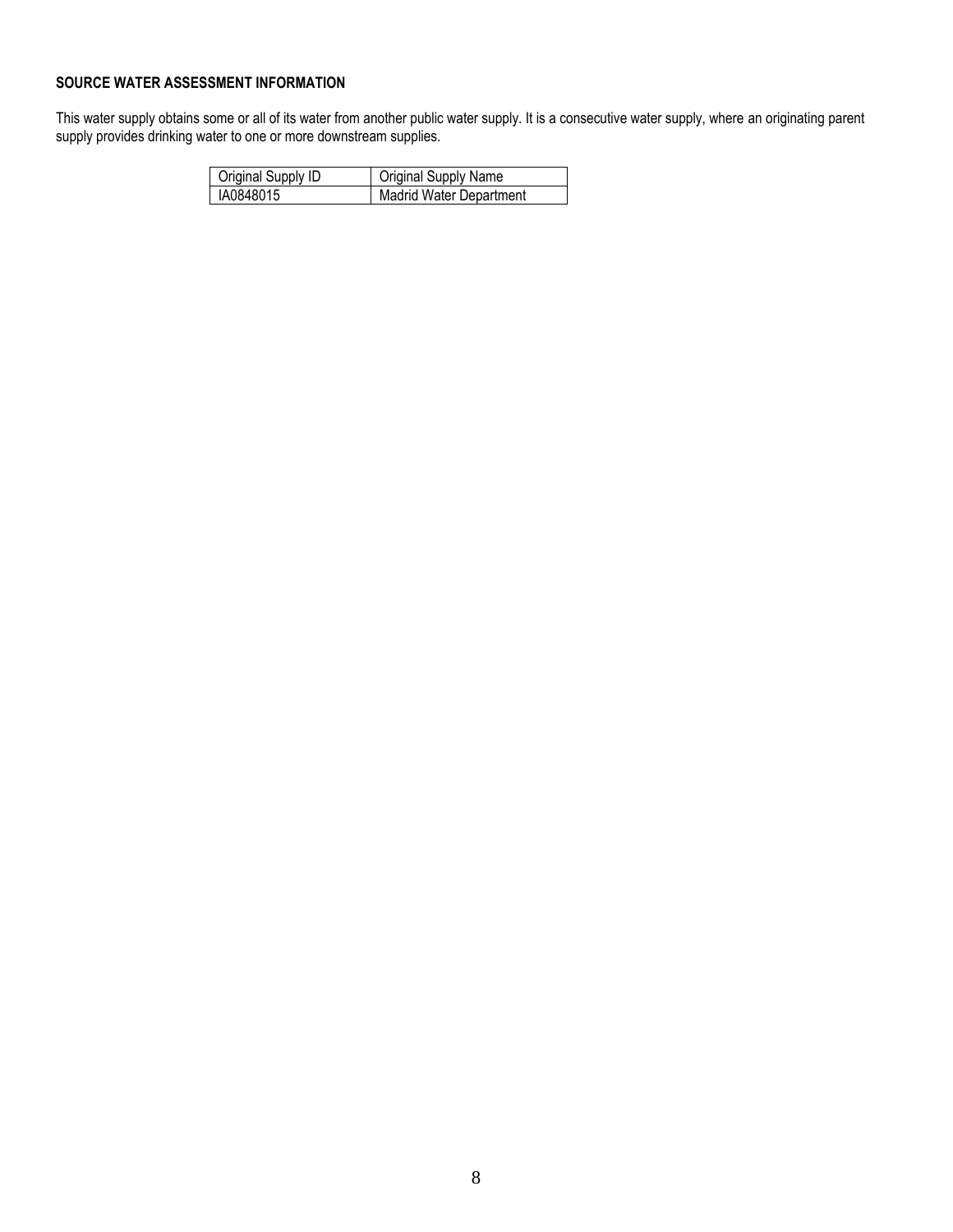## **2021 WATER QUALITY REPORT FOR Xenia Rural Water District – North System**

This report contains important information regarding the water quality in our water system. The source of the water for this system is groundwater. Our water quality testing shows the following results:

|                         |              |            | Xenia Rural Water District Water Quality results: |                |                  |                  |                                                  |
|-------------------------|--------------|------------|---------------------------------------------------|----------------|------------------|------------------|--------------------------------------------------|
| <b>CONTAMINANT</b>      | <b>MCLG</b>  | <b>MCL</b> | <b>DETECTED</b>                                   | <b>DATE</b>    | <b>RANGE OF</b>  | <b>VIOLATION</b> | <b>SOURCE</b>                                    |
|                         |              |            | <b>LEVEL</b>                                      | <b>SAMPLED</b> | <b>DETECTION</b> |                  |                                                  |
| Lead (ppb)              | 0            | $AL=15$    | 2.6                                               | 2020           | $0 - 4$          | No               | Corrosion of household                           |
|                         |              |            | 90 <sup>th</sup>                                  |                |                  |                  | plumbing systems; erosion of<br>natural deposits |
| Chlorine (ppm)          | <b>MRDLG</b> | $MRDL=4.0$ | 1.10                                              | 2021           | $0.25 - 2.07$    | No               | Water additive used to                           |
|                         | $=4.0$       |            |                                                   | <b>RAA</b>     |                  |                  | control microbes                                 |
| Copper (ppm)            | 1.3          | $AL=1.3$   | 0.0366                                            | 2020           | $0 - 0.0767$     | <b>No</b>        | Corrosion of household                           |
|                         |              |            | 90th                                              |                |                  |                  | plumbing systems; Erosion                        |
|                         |              |            |                                                   |                |                  |                  | of natural deposits                              |
| TTHM (ppb)              | N/A          | 80         | 49                                                | 9/30/2021      | $49 - 49$        | <b>No</b>        | By-products of drinking water                    |
| [Total trihalomethanes] |              |            | <b>LRAA</b>                                       |                |                  |                  | disinfection                                     |
| Haloacetic Acids        | N/A          | 60         | 27                                                | 9/30/2021      | $27 - 27$        | No               | By-products of drinking                          |
| (HAA5) (ppb)            |              |            | <b>LRAA</b>                                       |                |                  |                  | water disinfection                               |
|                         |              |            |                                                   |                |                  |                  |                                                  |
| Sodium (ppm)            | N/A          | N/A        | 21.2                                              | 5/5/2021       | N/A              | No               | Erosion of natural deposits;                     |
|                         |              |            | SGL                                               |                |                  |                  | Added to water during                            |
|                         |              |            |                                                   |                |                  |                  | treatment process                                |
| Nitrate [as N] (ppm)    | 10           | 10         | 0.8                                               | 2021           | 0.8              | <b>No</b>        | Runoff from fertilizer use;                      |
|                         |              |            | SGL                                               |                |                  |                  | Leaching from septic tanks,                      |
|                         |              |            |                                                   |                |                  |                  | sewage; Erosion of natural                       |
|                         |              |            |                                                   |                |                  |                  | deposits                                         |
| Fluoride (ppm)          | 4            | 4          | 0.42                                              | 2021           | $0.3 - 0.5$      | No               | Water additive which                             |
|                         |              |            |                                                   | <b>RAA</b>     |                  |                  | promotes strong teeth;                           |
|                         |              |            |                                                   |                |                  |                  | Erosion of natural deposits;                     |
|                         |              |            |                                                   |                |                  |                  | Discharge from fertilizer and                    |
|                         |              |            |                                                   |                |                  |                  | aluminum factories                               |
| Gross Alpha, inc        | 0            | 15         | 1.1                                               | 1/20/2021      | N/A              | <b>No</b>        | Erosion of natural deposits                      |
| (pCi/L)                 |              |            | SGL                                               |                |                  |                  |                                                  |

Note: Contaminants with dates indicate results from the most recent testing done in accordance with regulations.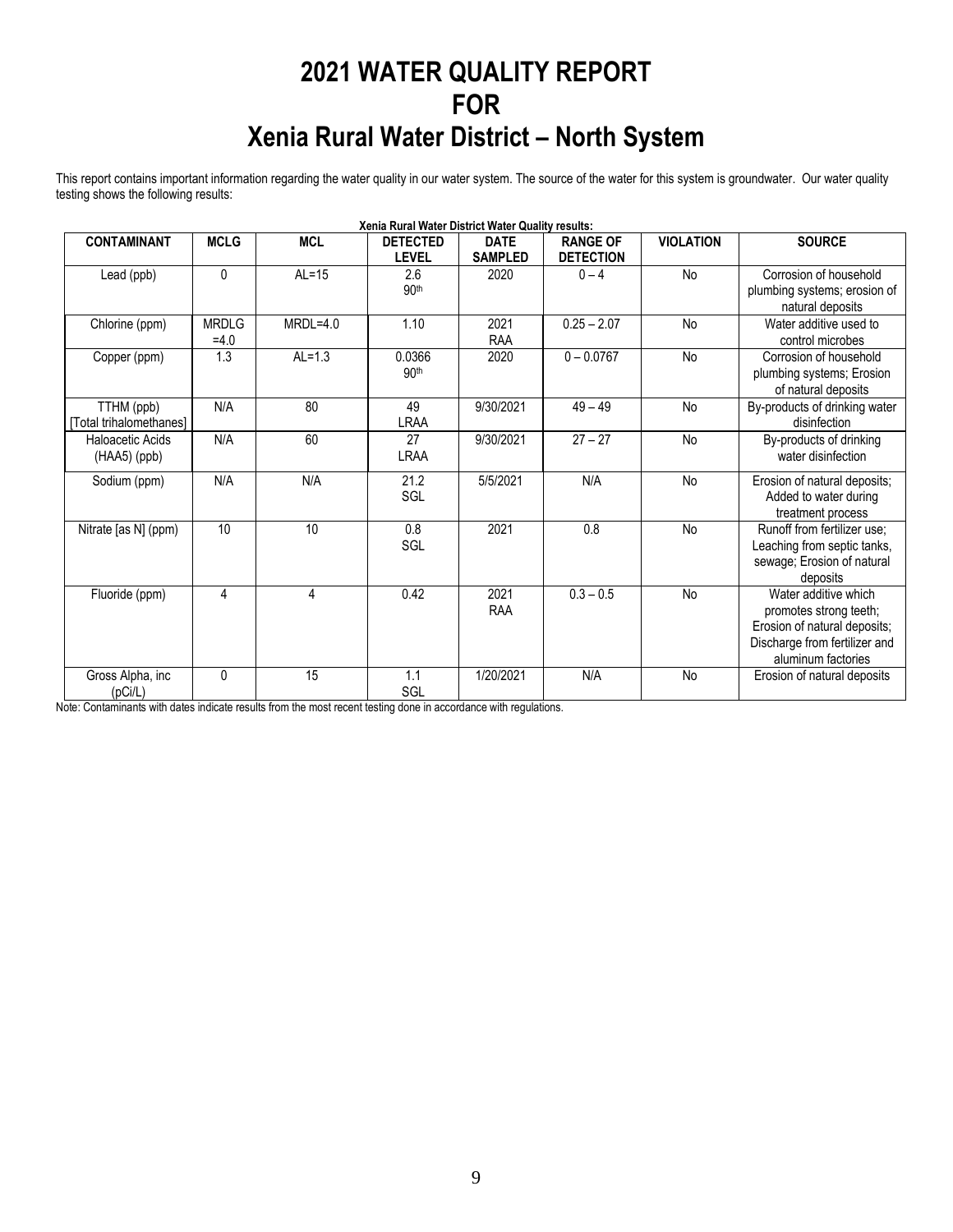## **2021 WATER QUALITY REPORT FOR Xenia Rural Water District – SVC Area 8 (SV8)**

This report contains important information regarding the water quality in this water system. All of the water for this system is purchased from Des Moines Water Works and their source is surface water. Our water quality testing shows the following results:

| <b>CONTAMINANT</b>                    | <b>MCLG</b>            | <b>MCL</b> | <b>DETECTED</b><br>level   | <b>DATE</b><br><b>SAMPLED</b> | <b>RANGE OF</b><br><b>DETECTION</b> | <b>VIOLATION</b> | <b>SOURCE</b>                                                              |
|---------------------------------------|------------------------|------------|----------------------------|-------------------------------|-------------------------------------|------------------|----------------------------------------------------------------------------|
| Lead (ppb)                            |                        | $AL=15$    | 1.50<br>90 <sup>th</sup>   | 2020                          | $0 - 2$                             | <b>No</b>        | Corrosion of household<br>plumbing systems; erosion of<br>natural deposits |
| Chlorine (ppm)                        | <b>MRDLG</b><br>$=4.0$ | $MRDL=4.0$ | 2.6                        | RAA                           | $1.6 - 3.8$                         | No               | Water additive used to<br>control microbes                                 |
| Copper (ppm)                          | 1.3                    | $AL=1.3$   | 0.0118<br>90 <sup>th</sup> | 2020                          | $0 - 0.0244$                        | <b>No</b>        | Corrosion of household<br>plumbing systems; Erosion<br>of natural deposits |
| TTHM (ppb)<br>[Total trihalomethanes] | N/A                    | 80         | 58<br>LRAA                 | 9/30/2021                     | $58 - 58$                           | No               | By-products of drinking water<br>disinfection                              |
| Haloacetic Acids<br>$(HAA5)$ (ppb)    | N/A                    | 60         | 25<br>LRAA                 | 9/30/2021                     | $25 - 25$                           | <b>No</b>        | By-products of drinking<br>water disinfection                              |

#### **PURCHASED WATER INFORMATION**

Our water system purchases water from the systems below. Their water quality is as follows:

| 7727031 - DES MOINES WATER WORKS         |           |           |                                 |           |                          |           |                                                                                                                                       |
|------------------------------------------|-----------|-----------|---------------------------------|-----------|--------------------------|-----------|---------------------------------------------------------------------------------------------------------------------------------------|
| 03 - MCMULLEN AFTER TREATMENT            |           |           |                                 |           |                          |           |                                                                                                                                       |
| Fluoride (ppm)                           | 4         | 4         | 0.72                            | 4/05/2021 | $0.15 - 0.93$            | <b>No</b> | Water additive which promotes<br>strong teeth: Erosion of natural<br>deposits: Discharge from<br>fertilizer and aluminum<br>factories |
| Sodium (ppm)                             | <b>NA</b> | <b>NA</b> | 18.27                           | 4/05/2021 | $15.6 - 38.7$            | <b>No</b> | Erosion of natural deposits;<br>added to water during<br>treatment process                                                            |
| <b>Total Organic</b><br>Carbon (TOC)     | N/A       | <b>TT</b> | Annual removal<br>ratio<br>2.46 | 2021      | Minimum<br>removal ratio | <b>No</b> | Naturally present in the<br>environment                                                                                               |
| Nitrate [as N] (ppm)                     | 10        | 10        | 2.20                            | 2021      | $0.06 - 2.67$            | <b>No</b> | Runoff from fertilizer use;<br>Leaching from septic tanks,<br>sewage; Erosion of natural<br>deposits                                  |
| Turbidity (NTU)                          | <b>NA</b> | <b>NA</b> | 0.19                            | 2021      | $0.02 - 0.19$            | <b>No</b> | Soil runoff                                                                                                                           |
| 04 - RACCOON, DES MOINES & GALLERY FLEUR |           |           |                                 |           |                          |           |                                                                                                                                       |
| Fluoride (ppm)                           | 4         |           | 0.73                            | 4/05/2021 | $0.14 - 0.83$            | <b>No</b> | Water additive which promotes<br>strong teeth: Erosion of natural<br>deposits: Discharge from<br>fertilizer and aluminum<br>factories |
| Sodium (ppm)                             | <b>NA</b> | <b>NA</b> | 22.96                           | 4/05/2021 | $17.7 - 86.0$            | <b>No</b> | Erosion of natural deposits;<br>added to water during<br>treatment process                                                            |
| <b>Total Organic</b><br>Carbon (TOC)     | N/A       | <b>TT</b> | 3.58                            | 2021      | Minimum<br>removal ratio | <b>No</b> | Naturally present in the<br>environment                                                                                               |
| Nitrate [as N] (ppm)                     | 10        | 10        | 3.40                            | 2020      | $0 - 3.40$               | <b>No</b> | Runoff from fertilizer use;<br>Leaching from septic tanks,<br>sewage; Erosion of natural<br>deposits                                  |
| $Cis-1.2$<br>Dichloroethlene<br>(ppb)    | 70        | 70        | 0.6                             | 2021      | $0 - 0.6$                | <b>No</b> | Discharge from industrial<br>chemical factories                                                                                       |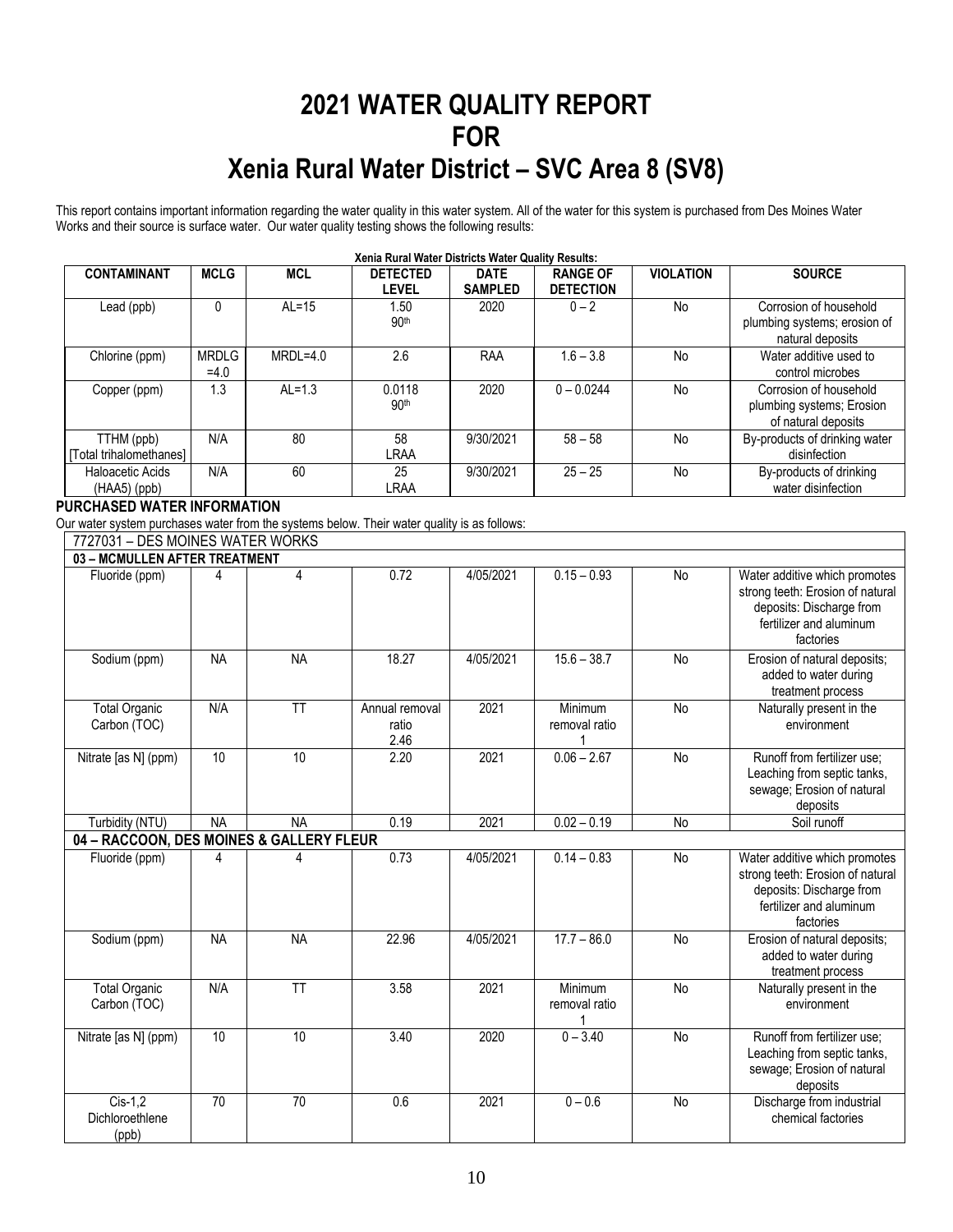| Turbidity (NTU) | <b>NA</b> | <b>NA</b> | $\sqrt{2}$<br>v. I v | 2021      | 0.40<br>$\theta = 0.10$ | No | Soil runoff                   |
|-----------------|-----------|-----------|----------------------|-----------|-------------------------|----|-------------------------------|
| Atrazine (ppb)  |           |           | υ. ι                 | 7/09/2019 | <b>NA</b>               | Nc | Runoff from herbicide used on |
|                 |           |           |                      |           |                         |    | row crops                     |

| <b>CONTAMINANT</b>                      | <b>MCLG</b>    | <b>MCL</b>      | <b>DETECTED</b><br><b>LEVEL</b> | <b>DATE</b><br><b>SAMPLED</b> | <b>RANGE OF</b><br><b>DETECTION</b> | <b>VIOLATION</b> | <b>SOURCE</b>                                                                                                                         |
|-----------------------------------------|----------------|-----------------|---------------------------------|-------------------------------|-------------------------------------|------------------|---------------------------------------------------------------------------------------------------------------------------------------|
| 05 - LP MOON ASR S/EP AFTER TREATMENT   |                |                 |                                 |                               |                                     |                  |                                                                                                                                       |
| Sodium (ppm)                            | <b>NA</b>      | <b>NA</b>       | 35.84                           | 7/06/2021                     | $20.98 - 83.2$                      | No               | Erosion of natural deposits;<br>added to water during<br>treatment process                                                            |
| Arsenic (ppb)                           | 0              | $\overline{10}$ | <b>ND</b>                       | 2021                          | 0                                   | No               | Erosion of natural deposits;<br>Runoff from orchards; Runoff<br>from glass and electronic<br>production wastes                        |
| Fluoride (ppm)                          | $\overline{4}$ | $\overline{4}$  | 0.79                            | 2021                          | $0.57 - 1.54$                       | No               | Water additive which promotes<br>strong teeth; Erosion of natural<br>deposits; Discharge from<br>fertilizer and aluminum<br>factories |
| Nitrate [as N] (ppm)                    | 10             | 10              | 1.72                            | 2021                          | $1.36 - 1.80$                       | <b>No</b>        | Runoff from fertilizer use;<br>Leaching from septic tanks,<br>sewage; Erosion of natural<br>deposits                                  |
| Gross Alpha, inc<br>(pCi/L)             | 0              | 15              | <b>ND</b>                       | 2021                          | <b>NA</b>                           | <b>No</b>        | Erosion of natural deposits                                                                                                           |
| Atrazine (ppb)                          | 3              | 3               | <b>ND</b>                       | 2021                          | <b>NA</b>                           | No               | Runoff from herbicide used on<br>row crops                                                                                            |
| 06 - MCMULLEN ASR S/EP                  |                |                 |                                 |                               |                                     |                  |                                                                                                                                       |
| Sodium (ppm)                            | <b>NA</b>      | <b>NA</b>       | 19.5                            | 2021                          | $15.6 - 38.7$                       | No               | Erosion of natural deposits;<br>added to water during<br>treatment process                                                            |
| Fluoride (ppm)                          | $\overline{4}$ | $\overline{4}$  | 0.86                            | 2021                          | $0.25 - 0.93$                       | No               | Water additive which promotes<br>strong teeth; Erosion of natural<br>deposits; Discharge from<br>fertilizer and aluminum<br>factories |
| Arsenic (ppb)                           | $\pmb{0}$      | 10              | 1.0                             | 2021                          | $0 - 1.0$                           | <b>No</b>        | Erosion of natural deposits;<br>Runoff from orchards; Runoff<br>from glass and electronic<br>production wastes                        |
| Nitrate [as N] (ppm)                    | 10             | 10              | 1.88                            | 2021                          | $0.14 - 1.88$                       | $\overline{N}$   | Runoff from fertilizer use;<br>Leaching from septic tanks,<br>sewage; Erosion of natural<br>deposits                                  |
| 07 - SAYLORVILLE S/EP (AFTER TREATMENT) |                |                 |                                 |                               |                                     |                  |                                                                                                                                       |
| Fluoride (ppm)                          | 4              | 4               | 0.69                            | 2021                          | $0.05 - 0.76$                       | No               | Water additive which promotes<br>strong teeth: Erosion of natural<br>deposits: Discharge from<br>fertilizer and aluminum<br>factories |
| Barium (ppm)                            | $\overline{2}$ | $\overline{2}$  | 0.07                            | 2020                          | <b>NA</b>                           | No               | Discharge from drilling wastes;<br>Discharge from metal<br>refineries; Erosion of natural<br>deposits                                 |
| Sodium (ppm)                            | <b>NA</b>      | <b>NA</b>       | 18.9                            | 2021                          | $16.5 - 22.3$                       | No               | Erosion of natural deposits;<br>added to water during<br>treatment process                                                            |
| Nitrate [as N] (ppm)                    | 10             | 10              | 0.09                            | 2021                          | $ND - 0.54$                         | No               | Runoff from fertilizer use;<br>Leaching from septic tanks,<br>sewage; Erosion of natural<br>deposits                                  |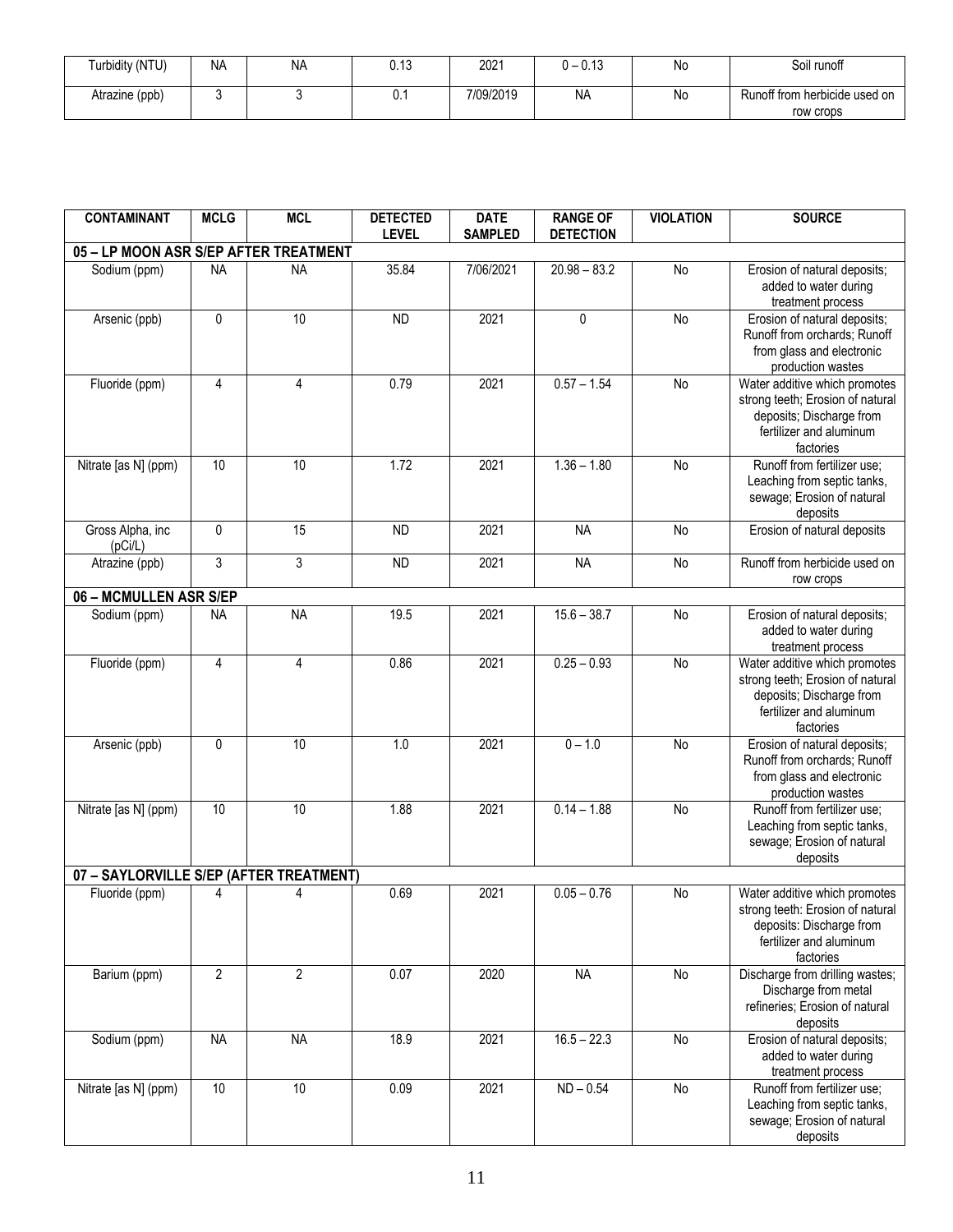| Total Organic<br>Carbon (TOC)        | N/A         | TT         | Annual removal<br>ratio<br>3.58 | 2021                          | Minimum<br>removal ratio            | <b>No</b>        | Naturally present in the<br>environment                                                              |
|--------------------------------------|-------------|------------|---------------------------------|-------------------------------|-------------------------------------|------------------|------------------------------------------------------------------------------------------------------|
| Turbidity (NTU)                      | <b>NA</b>   | <b>NA</b>  | 0.22                            | 2021                          | $0.02 - 0.22$                       | No               | Soil runoff                                                                                          |
| <b>CONTAMINANT</b>                   | <b>MCLG</b> | <b>MCL</b> | <b>DETECTED</b><br><b>LEVEL</b> | <b>DATE</b><br><b>SAMPLED</b> | <b>RANGE OF</b><br><b>DETECTION</b> | <b>VIOLATION</b> | <b>SOURCE</b>                                                                                        |
| 08 - ARMY POST ASR (AFTER TREATMENT) |             |            |                                 |                               |                                     |                  |                                                                                                      |
| Gross Alpha, inc<br>(pCi/L)          |             | 15         | 9.2                             | 2021                          | <b>NA</b>                           | <b>No</b>        | Erosion of natural deposits                                                                          |
| <b>Combined Radium</b><br>(pCi/L)    | $\Omega$    | 5          | 1.5                             | 2021                          | <b>NA</b>                           | No               | Erosion of natural deposits                                                                          |
| Uranium (ppb)                        | 0           | 30         | 1.9                             | 10/08/2018                    | <b>NA</b>                           | <b>No</b>        | Erosion of natural deposits                                                                          |
| Sodium (ppb)                         | <b>NA</b>   | <b>NA</b>  | 40.64                           | 2021                          | $28.0 - 74.8$                       | <b>No</b>        | Erosion of natural deposits;<br>Added to water during<br>treatment process                           |
| Nitrate [as N] (ppm)                 | 10          | 10         | 1.77                            | 2021                          | $1.06 - 1.77$                       | <b>No</b>        | Runoff from fertilizer use:<br>Leaching from septic tanks,<br>sewage; Erosion of natural<br>deposits |

Note: Contaminants with dates indicate results from the most recent testing done in accordance with regulations.

#### **SOURCE WATER ASSESSMENT INFORMATION**

This water supply obtains some or all of its water from another public water supply. It is a consecutive water supply, where an originating parent supply provides drinking water to one or more downstream supplies.

| Original Supply ID | Original Supply Name   |
|--------------------|------------------------|
| IA7727031          | Des Moines Water Works |

#### **ADDITIONAL HEALTH INFORMATION**

While your drinking water meets EPA's standard for arsenic, it does contain low levels of arsenic. EPA's standard balances the current understanding of arsenic's possible health effects against the costs of removing arsenic from drinking water. EPA continues to research the health effects of low levels of arsenic, which is a mineral known to cause cancer in humans at high concentrations and is linked to other health effects such as skin damage and circulatory problems.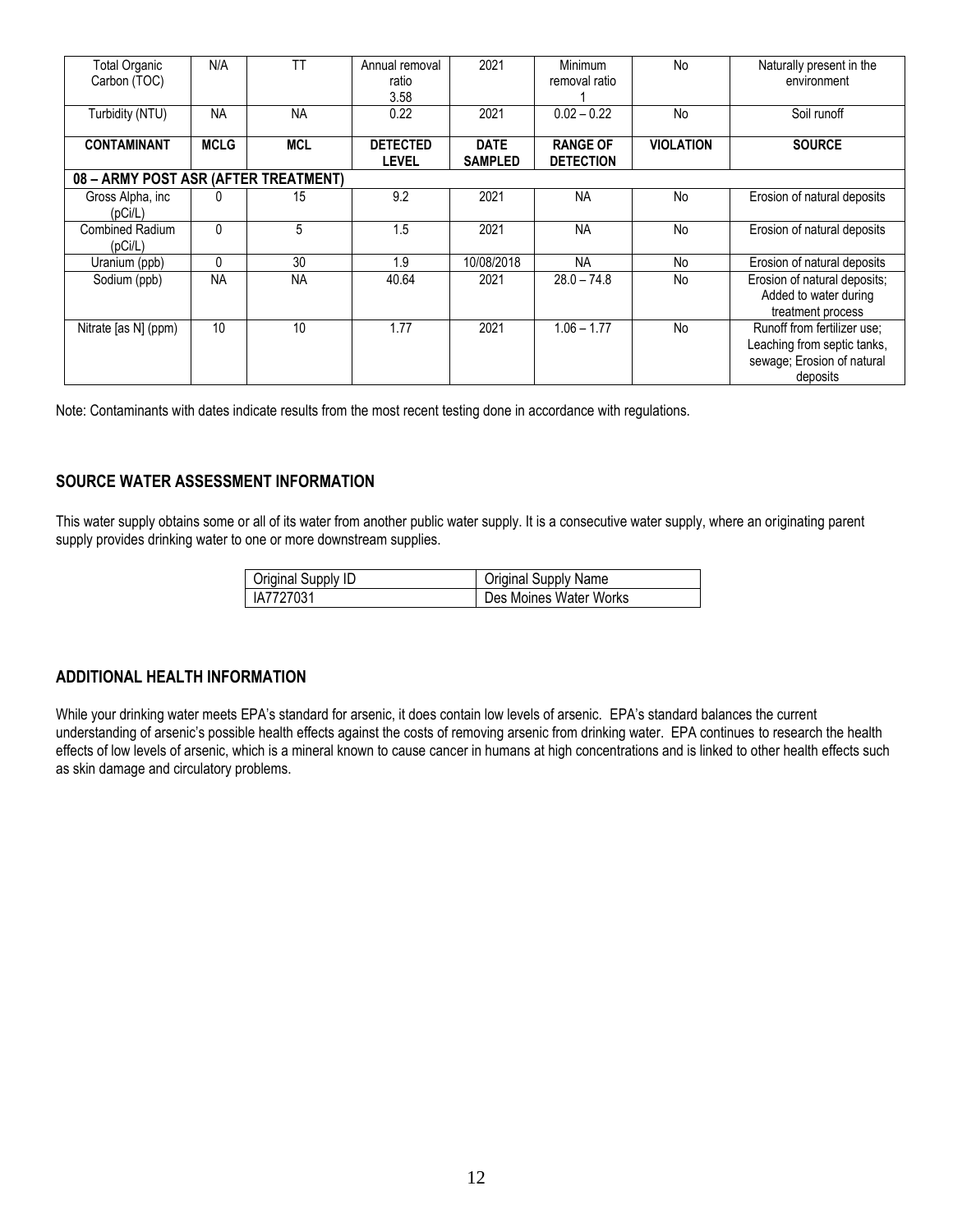## **2021 WATER QUALITY REPORT FOR Xenia Rural Water District – Woodward System**

This report contains important information regarding the water quality in our system. The source of our water is surface water and ground water. Some of the water is purchased. Purchased water comes from Des Moines Water Works. Our water quality testing shows the following results:

#### **Please also see Xenia Rural Water District – Des Moines System 2021 Water Quality Report for information on your water.**

Our water quality testing shows the following results:

|                                       | Xenia Rural Water Districts Water Quality Results: |            |                                                     |                               |                                     |                  |                                                                                                                                       |
|---------------------------------------|----------------------------------------------------|------------|-----------------------------------------------------|-------------------------------|-------------------------------------|------------------|---------------------------------------------------------------------------------------------------------------------------------------|
| <b>CONTAMINANT</b>                    | <b>MCLG</b>                                        | <b>MCL</b> | <b>DETECTED</b><br>LEVEL                            | <b>DATE</b><br><b>SAMPLED</b> | <b>RANGE OF</b><br><b>DETECTION</b> | <b>VIOLATION</b> | <b>SOURCE</b>                                                                                                                         |
| Lead (ppb)                            | 0                                                  | $AL=15$    | 2.00<br>90 <sup>th</sup><br>1 sample<br>exceeded AL | 2019                          | $0 - 19$                            | No               | Corrosion of household<br>plumbing systems; erosion of<br>natural deposits                                                            |
| Chlorine (ppm)                        | <b>MRDLG</b><br>$=4.0$                             | $MRDL=4.0$ | 3.8                                                 | 2021<br><b>RAA</b>            | $2.4 - 3.6$                         | No               | Water additive used to<br>control microbes                                                                                            |
| Copper (ppm)                          | 1.3                                                | $AL=1.3$   | 0.0175<br>90 <sup>th</sup>                          | 2019                          | $0 - 0.0999$                        | No               | Corrosion of household<br>plumbing systems; Erosion<br>of natural deposits                                                            |
| Arsenic (ppb)                         | 0                                                  | 10         | 3.4<br>SGL                                          | 7/21/2021                     | 3.4                                 | <b>No</b>        | Erosion of natural deposits;<br>Runoff from orchards; Runoff<br>from glass and electronic<br>production wastes                        |
| TTHM (ppb)<br>[Total trihalomethanes] | N/A                                                | 80         | 8<br>LRAA                                           | 09/30/2021                    | $5 - 14$                            | No               | By-products of drinking water<br>disinfection                                                                                         |
| Haloacetic Acids<br>(HAA5) (ppb)      | N/A                                                | 60         | 10<br><b>LRAA</b>                                   | 12/31/2021                    | $6 - 18$                            | No               | By-products of drinking<br>water disinfection                                                                                         |
| Sodium (ppm)                          | N/A                                                | N/A        | 37.9<br>SGL                                         | 7/24/2019                     | N/A                                 | No               | Erosion of natural deposits;<br>Added to water during<br>treatment process                                                            |
| Fluoride (ppm)                        | 4                                                  | 4          | 0.69                                                | 2020<br>RAA                   | $0.44 - 1.06$                       | <b>No</b>        | Water additive which<br>promotes strong teeth;<br>Erosion of natural deposits;<br>Discharge from fertilizer and<br>aluminum factories |

Note: Contaminants with dates indicate results from the most recent testing done in accordance with regulations.

#### **SOURCE WATER ASSESSMENT INFORMATION**

The Xenia Rural Water – Woodward system obtains its water from the buried sand and gravel of the Buried Sand and Gravel aquifer. The Buried Sand and Gravel aquifer was determined to be slightly susceptible to contamination because the characteristics of the aquifer and overlying materials provide moderate protection from contamination at the land surface. The Buried Sand and Gravel wells will be slightly susceptible to surface contaminants such as leaking underground tanks, contaminant spills, and excess fertilizer application. A detailed evaluation of your source water was completed by the Iowa Department of Natural Resources and is available from Xenia Rural Water District at 1-888-355-2619.

The Xenia Rural Water – Woodward System obtains some of its water from another public water supply. It is a consecutive water supply, where an originating parent supply provides drinking water to one or more downstream supplies.

| Original Supply ID | Original Supply Name   |
|--------------------|------------------------|
| IA7727031          | Des Moines Water Works |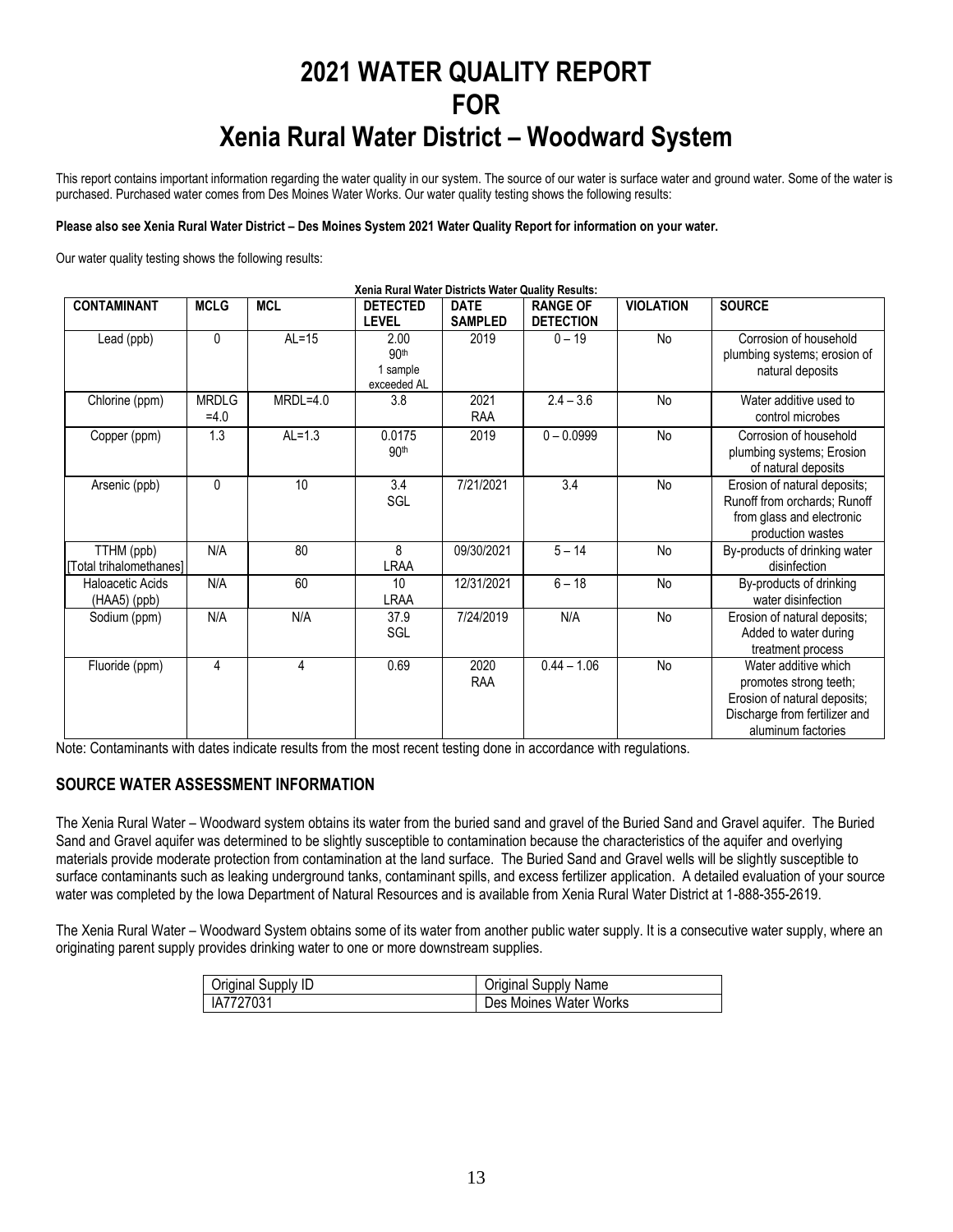# **[SOURCE WATER](http://www.google.com/url?sa=i&rct=j&q=WATER&source=images&cd=&cad=rja&docid=xZ26vX3t77TseM&tbnid=44lCefw_o5z_UM:&ved=0CAUQjRw&url=http://www.gizmodo.com.au/2012/06/this-is-how-much-water-it-takes-to-make-jeans-burgers-pizza-and-other-stuff%252)**

# **INFORMATION**

- The Xenia Rural Water District– Boone System **(BNE)** obtains its water from the alluvial aquifer. The alluvial aquifer was determined to be highly susceptible to contamination because the characteristics of the aquifer and overlying materials allow contaminants to move through the aquifer fairly quickly. The wells will be most susceptible to activities such as dry cleaners, gas stations, industrial sites, and municipal wastewater dischargers. Water for the Boone System is purchased from the city of Boone.
- The Xenia Rural Water District-- Des Moines System **(DMS)** obtains its water from surface water (Raccoon and Des Moines Rivers) and ground water under the influence of surface water, an infiltration gallery (horizontal collection pipe along the Raccoon River), radial collector wells near the Raccoon and Des Moines Rivers, and a horizontal well under the Raccoon River. All water is purchased from Des Moines Water Works.
- The Xenia Rural Water District Madrid System **(MRD)** obtains its water from the alluvial aquifer. The alluvial aquifer was determined to be highly susceptible to contamination because the characteristics of the aquifer and overlying materials allow contaminants to move through the aquifer fairly quickly. The wells will be most susceptible to activities such as dry cleaners, gas stations, industrial sites, and municipal wastewater dischargers. Water for the Madrid System is purchased from the city of Madrid.
- The Xenia Rural Water District North System **(NRT)** obtains its water from the alluvial aquifer. The alluvial aquifer was determined to be highly susceptible to contamination because the characteristics of the aquifer and overlying materials allow contaminants to move through the aquifer fairly quickly. The wells will be most susceptible to activities such as non-coal quarries. Water for the North System is produced at our Water Treatment Plant located outside of Stratford.
- The Xenia Rural Water District Service Area 8 System **(SV8)** obtains its water from surface water, including the Raccoon River, Des Moines River and an infiltration gallery (a series of underground pipes situated next to the Raccoon River located throughout Des Moines Water Works Park) and an innovative horizontal well formation located under the Raccoon River. All water is purchased from Des Moines Water Works and is delivered to Xenia through a joint pipeline with Warren Water District.
- The Xenia Rural Water District Woodward **(WRD)** system obtains its water from the buried sand and gravel of the Buried Sand and Gravel aquifer. The Buried Sand and Gravel aquifer was determined to be slightly susceptible to contamination because the characteristics of the aquifer and overlying materials provide moderate protection from contamination at the land surface. The Buried Sand and Gravel wells will be slightly susceptible to surface contaminants such as leaking underground tanks, contaminant spills, and excess fertilizer application. A detailed evaluation of your source water was completed by the Iowa Department of Natural Resources and is available from Xenia Rural Water District at 1-888-355-2619.

The Xenia Rural Water – Woodward System obtains some of its water from another public water supply. It is a consecutive water supply, where an originating parent supply provides drinking water to one or more downstream supplies.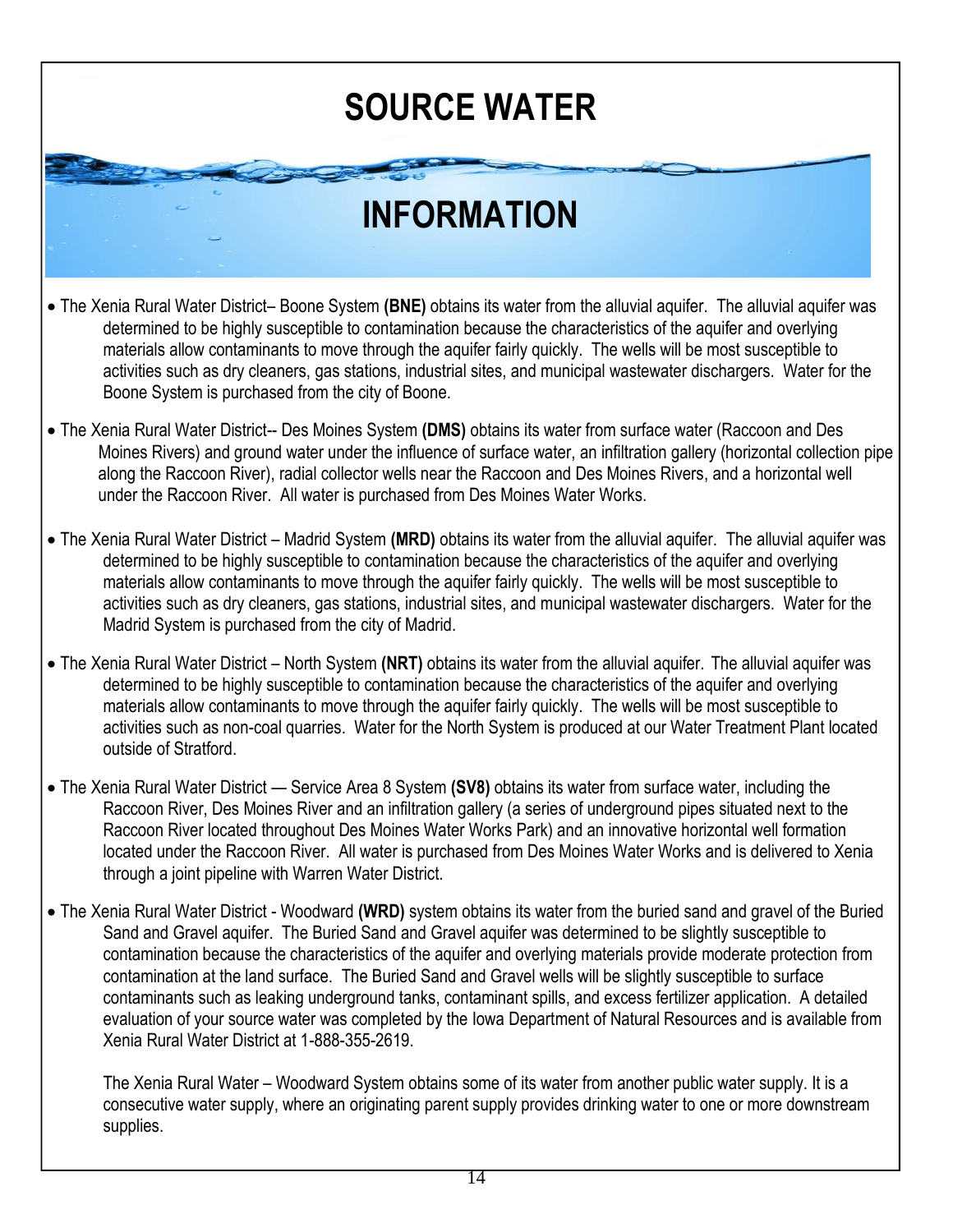

# DEFINITION OF TERMS

- Maximum Contaminant Level (MCL) The highest level of a contaminant that is allowed in drinking water. MCLs are set as close to the MCLGs as feasible using the best available treatment technology.
- Maximum Contaminant Level Goal (MCLG) -- The level of a contaminant in drinking water below which there is no known or expected risk to health. MCLGs allow for a margin of safety.
- ppb -- parts per billion.
- ppm -- parts per million.
- pCi/L picocuries per liter
- N/A Not applicable
- ND -- Not detected
- RAA Running Annual Average
- LRAA Locational Running Annual Average
- Treatment Technique (TT) A required process intended to reduce the level of a contaminant in drinking water.
- Action Level (AL) The concentration of a contaminant which, if exceeded, triggers treatment or other requirements which a water system must follow.
- Maximum Residual Disinfectant Level Goal (MRDLG) The level of a drinking water disinfectant below which there is no known or expected risk to health. MRDLGs do not reflect the benefits of the use of disinfectants to control microbial contaminants.
- Maximum Residual Disinfectant Level (MRDL) The highest level of a disinfectant allowed in drinking water. There is convincing evidence that addition of a disinfectant is necessary for control of microbial contaminants.
- SGL Single Sample Result
- RTCR Revised Total Coliform Rule
- NTU Nephelometric Turbidity Units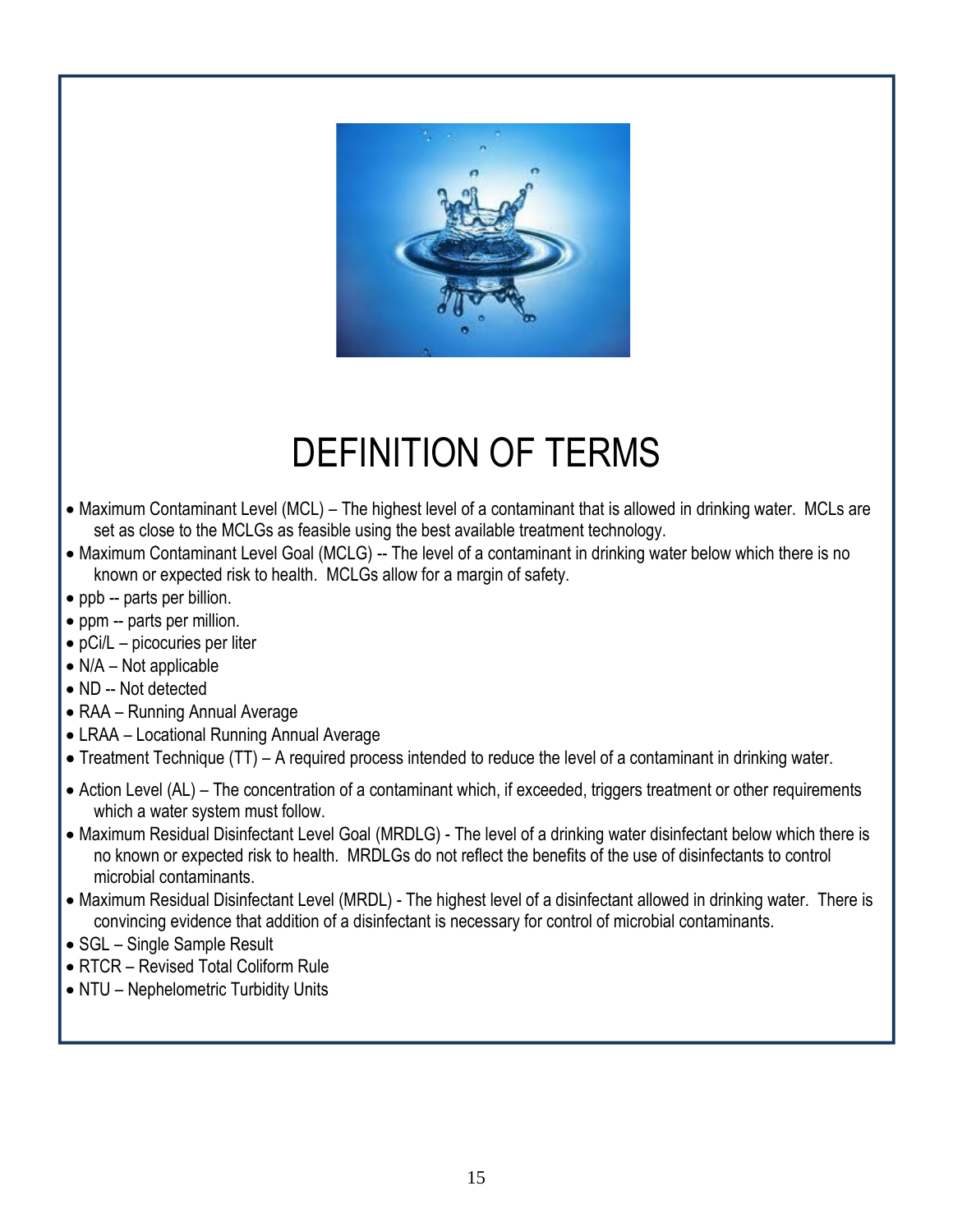## **GENERAL INFORMATION**

Drinking water, including bottled water, may reasonably be expected to contain at least small amounts of some contaminants. The presence of contaminants does not necessarily indicate that water posed a health risk. More information about contaminants or potential health effects can be obtained by calling the Environmental Protection Agency's Safe Drinking Water Hotline (800-426-4791).

Some people may be more vulnerable to contaminants in drinking water than the general population. Immuno-compromised persons such as persons with cancer undergoing chemotherapy, persons who have undergone organ transplants, people with HIV/AIDS or other immune system disorders, some elderly, and infants can be particularly at risk from infections. These people should seek advice about drinking water from their health care providers. EPA/CDC guidelines on appropriate means to lessen the risk of infection by *Cryptosporidium* and other microbial contaminants are available from the Safe Drinking Water Hotline (800-426-4791).

If present, elevated levels of lead can cause serious health problems, especially for pregnant women and young children. Lead in drinking water is primarily from materials and components associated with service lines and home plumbing. Xenia Rural Water District is responsible for providing high quality drinking water, but cannot control the variety of materials used in plumbing components. When your water has been sitting for several hours, you can minimize the potential for lead exposure by flushing your tap for 30 seconds to 2 minutes before using water for drinking or cooking. If you are concerned about lead in your water, you may wish to have your water tested. Information on lead in drinking water, testing methods and steps you can take to minimize exposure is available from the Safe Drinking Water Hotline or at [http://www.epa.gov/safewater/lead.](http://www.epa.gov/safewater/lead)

### **ADDITIONAL HEALTH INFORMATION**

Infants and young children are typically more vulnerable to lead in drinking water than the general population. It is possible that lead levels at your home may be higher than at other homes in the community as a result of materials used in your home's plumbing. If you are concerned about elevated lead levels in your home's water, you may wish to have your water tested and flush your tap for 30 seconds to 2 minutes before using tap water. Additional information is available from the Safe Drinking Water Hotline (800-426-4791).

### **OTHER INFORMATION**

Turbidity is an indicator of treatment filter performance and is regulates as a treatment technique.

Our water utility is making every effort to protect the water system from potential security threats. You, as customers, can also help. If you see any suspicious activity near the water towers, pump stations, treatment plant, wells or fire hydrants, please contact us at 1-888-355-2619 or the local police/sheriff department. We appreciate your assistance in protecting the water system.